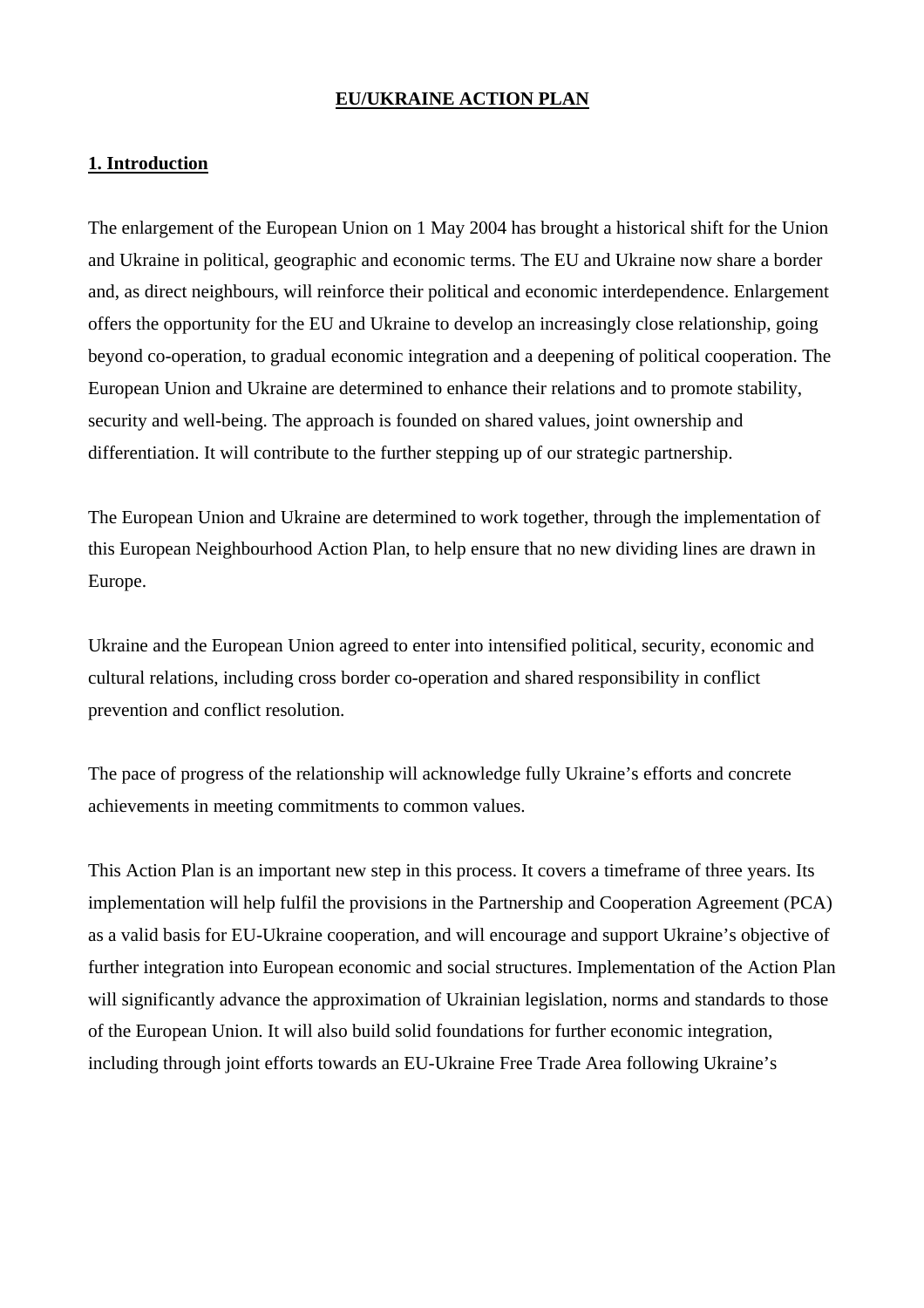accession to the WTO, on the basis of the adoption and implementation of economic and traderelated rules and regulations with the potential to enhance trade, investment and growth. The Action Plan will furthermore help to devise and implement policies and measures to promote economic growth and social cohesion, to raise living standards and to protect the environment, thereby contributing to the long-term objective of sustainable development.

Ukraine and the EU will work together in implementing this Action Plan. As confirmed in the EU's Common Strategy on Ukraine, the European Union acknowledges Ukraine's European aspirations and welcomes Ukraine's European choice.

## **New partnership, economic integration and cooperation perspectives**

The European Neighbourhood Policy opens new partnership, economic integration and cooperation perspectives.

- The perspective of moving beyond cooperation to a significant degree of integration, including through a stake in the EU's Internal Market, and the possibility for Ukraine to participate progressively in key aspects of EU policies and programmes.
- An upgrade in the scope and intensity of political cooperation;
- The opportunity for convergence of economic legislation, the opening of economies to each other, and the continued reduction of trade barriers which will stimulate investment and growth;
- Increased financial support: EU financial assistance for Ukraine will be available to support the actions identified in the present document. The Commission is furthermore proposing a new European Neighbourhood and Partnership Instrument (ENPI) for this purpose, also covering the very important aspects of cross-border and trans-national cooperation between Ukraine and the Member States. There will also be support through the European Investment Bank for projects involving infrastructure investment;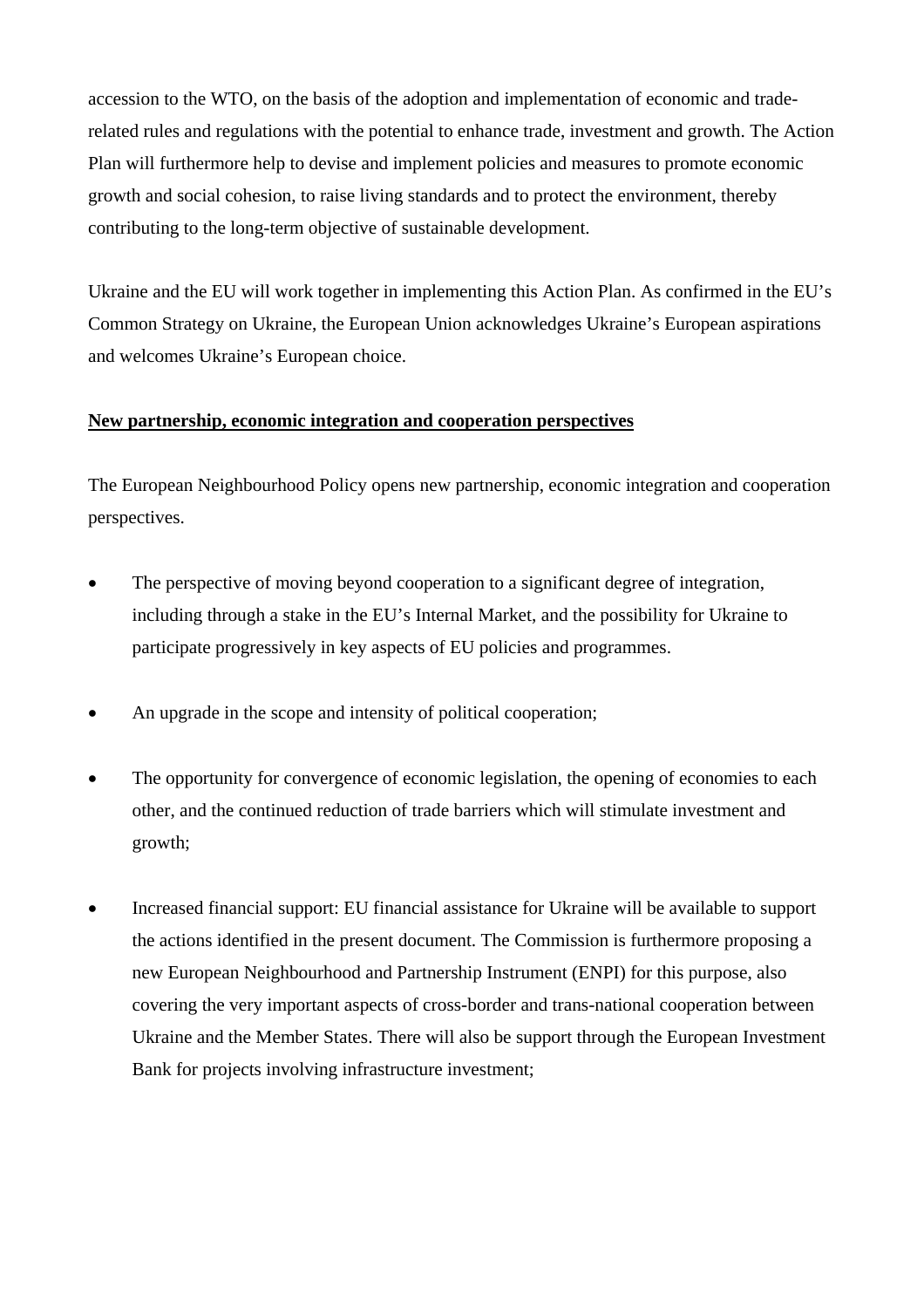- Possibilities of gradual opening of, or reinforced participation in, certain Community programmes, promoting cultural, educational, environmental, technical and scientific links;
- Support for legislative approximation to meet EU norms and standards, including technical assistance, twinning and targeted advice and support through a mechanism such as TAIEX;
- Deepening trade and economic relations, including review of the feasibility of the establishment of an FTA following Ukraine's accession to the WTO.
- Consideration will be given to the possibility of a new enhanced agreement, whose scope will be defined in the light of the fulfilment of the objectives of this Action Plan and of the overall evolution of EU – Ukraine relations. The advisability of any new contractual arrangements will be considered in due time.

# **Priorities for Action**

This Action Plan sets out a comprehensive set of priorities in areas within and beyond the scope of the Partnership and Cooperation Agreement. Among these priorities, all of which are important, particular attention should be given to:

- Further strengthening the stability and effectiveness of institutions guaranteeing democracy and the rule of law;
- Ensuring the democratic conduct of presidential (2004) and parliamentary (2006) elections in Ukraine in accordance with OSCE standards;
- Ensuring respect for the freedom of the media and freedom of expression;
- Develop possibilities for enhancing EU Ukraine consultations on crisis management.
- Enhanced co-operation in the field of disarmament and non-proliferation;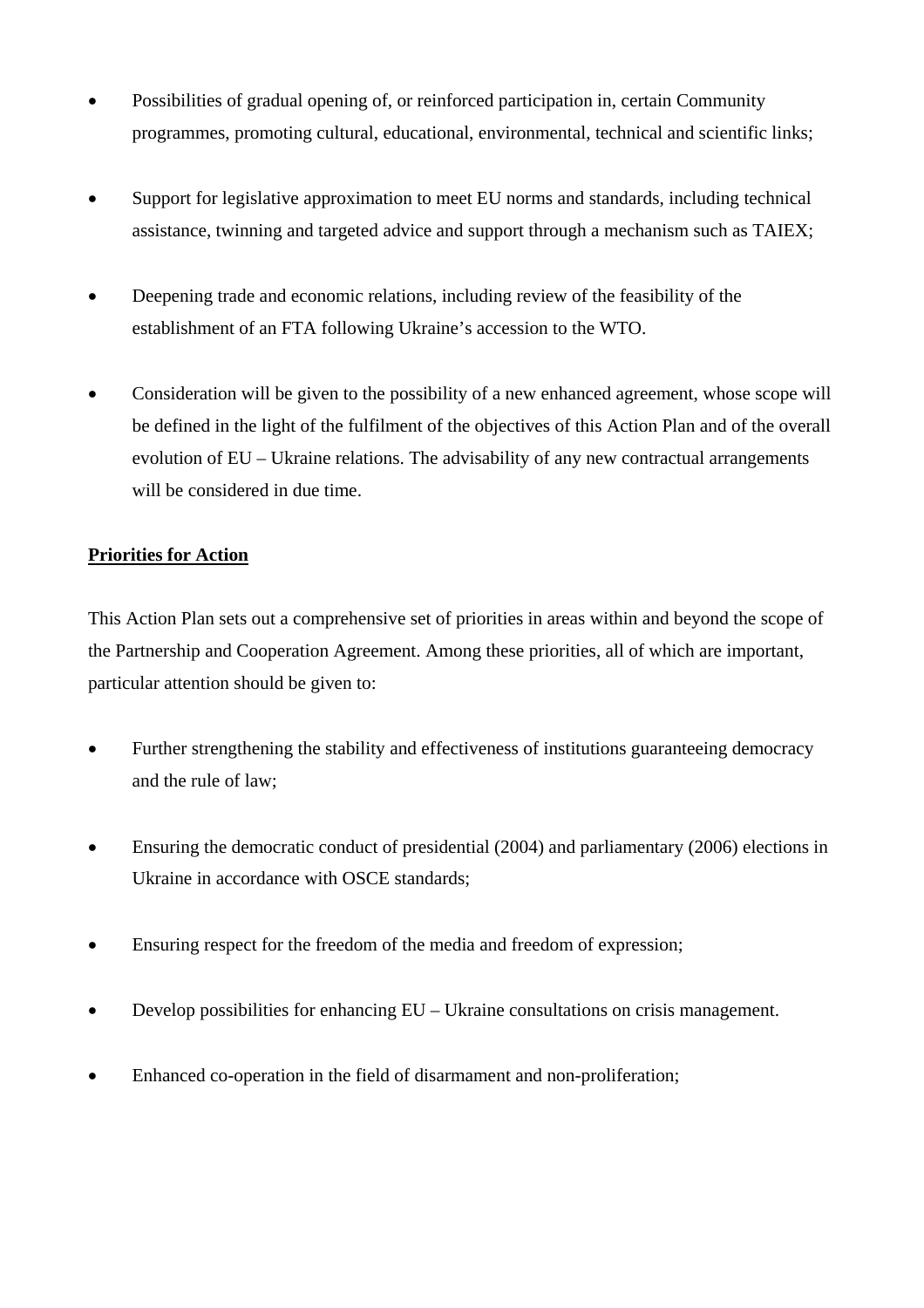- Enhanced co-operation in our common neighbourhood and regional security, in particular working towards a viable solution to the Transnistria conflict in Moldova, including addressing border issues;
- Accession to the WTO;
- Gradual removal of restrictions and non-tariff barriers that impede bilateral trade and implementation of the necessary regulatory reforms;
- Improving the investment climate, through non-discriminatory, transparent and predictable business conditions, simplified administrative procedures and by the fight against corruption;
- Tax reform, improved Tax Administration and sound management of Public Finances;
- Establishing a constructive dialogue on visa facilitation between the EU and Ukraine, with a view to preparing for future negotiations on a visa facilitation agreement, taking account of the need for progress on the ongoing negotiations for an EC-Ukraine readmission agreement.
- Gradual approximation of Ukrainian legislation, norms and standards with those of the European Union; further reinforcing administrative and judicial capacity;
- Encourage dialogue on employment issues and best endeavours, in accordance with the PCA, to ensure that treatment of migrant workers does not discriminate on grounds of nationality.
- Full implementation of the Memorandum of Understanding on the closure of the Chernobyl nuclear power plant, including completing and starting-up of the 'K2R4' nuclear reactors, in compliance with the internationally accepted nuclear safety standards;

Progress in meeting these priorities will be monitored in the bodies established by the Partnership and Cooperation Agreement.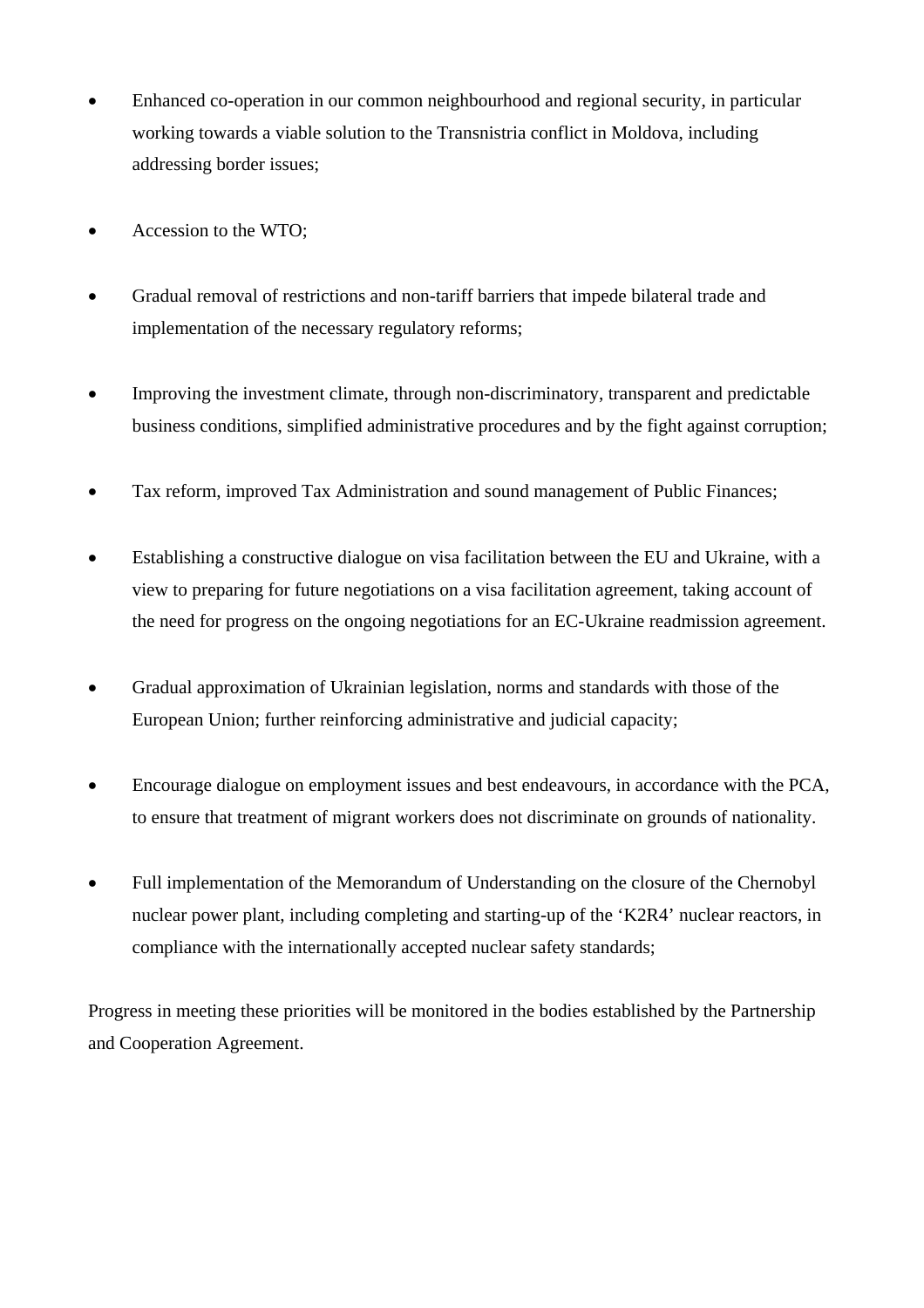#### **2.1. Political dialogue and reform**

#### **Democracy, rule of law, human rights and fundamental freedoms**

In line with Ukraine's international commitments and its strategic goal of further European integration, Ukraine will continue its internal reforms based on strengthening democracy, rule of law, respect for human rights, the principle of separation of powers and judicial independence, democratic election in accordance with OSCE and Council of Europe norms and standards (political pluralism, freedom of speech and media, respect for the rights of persons belonging to national minorities, non discrimination on grounds of gender, and on political, religious and ethnic grounds).

- *(1) Strengthen the stability and effectiveness of institutions guaranteeing democracy and the rule of law* 
	- Ensure democratic conduct of presidential (2004) and parliamentary (2006) elections, in accordance with OSCE standards and OSCE/ODIHR recommendations, including on the media;
	- Ensure that any further legislative reforms be conducted in line with international standards;
	- Continue administrative reform and strengthening of local self-government, through appropriate legislation, in line with those standards, contained in the European Charter on Local Self Government
- *(2) Further judicial and legal reform, so as to ensure the independence of the judiciary and strengthen its administrative capacity, and to ensure impartiality and effectiveness of prosecution* 
	- Ensure implementation of recent reforms of civil, criminal and administrative codes and codes of procedure, based on European standards;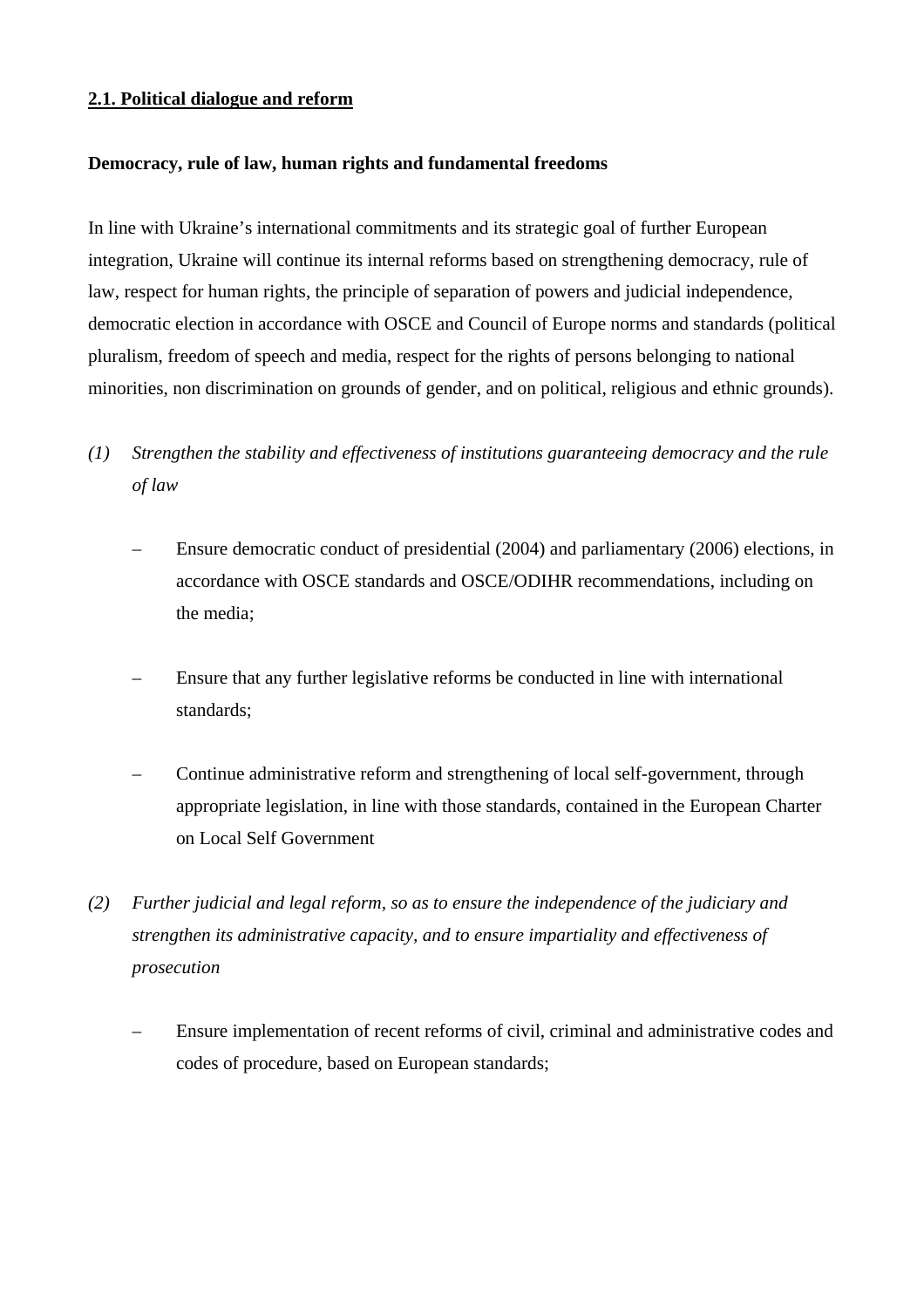- Continue the reform of the prosecution system in accordance with the relevant Council of Europe Action Plan (and supported by the European Commission/ Council of Europe Joint Programme);
- Address reported shortcomings in the work of the law enforcement organs and prosecution;
- Complete and implement reform of the court system to ensure independence, impartiality and efficiency of the judiciary;
- Effective implementation of ECHR judgements;
- Enhance training of judges, prosecutors and officials in judiciary, administration, police and prisons, in particular on human rights issues (and supported by the European Commission/Council of Europe Joint Programme);
- Implement relevant actions envisaged in the EU-Ukraine Action Plan on JHA matters and the implementation scoreboard (see below, section 2.4)
- *(3) Ensure the effectiveness of the fight against corruption* 
	- Join the Council of Europe Group of States Against Corruption (GRECO) and implement relevant recommendations, including a revision of the Ukrainian national strategy for the fight against corruption;
	- Promote transparency and accountability of the administration, in particular concerning the reform of the civil service based on European standards;
	- Implement relevant measures as foreseen under the JHA scoreboard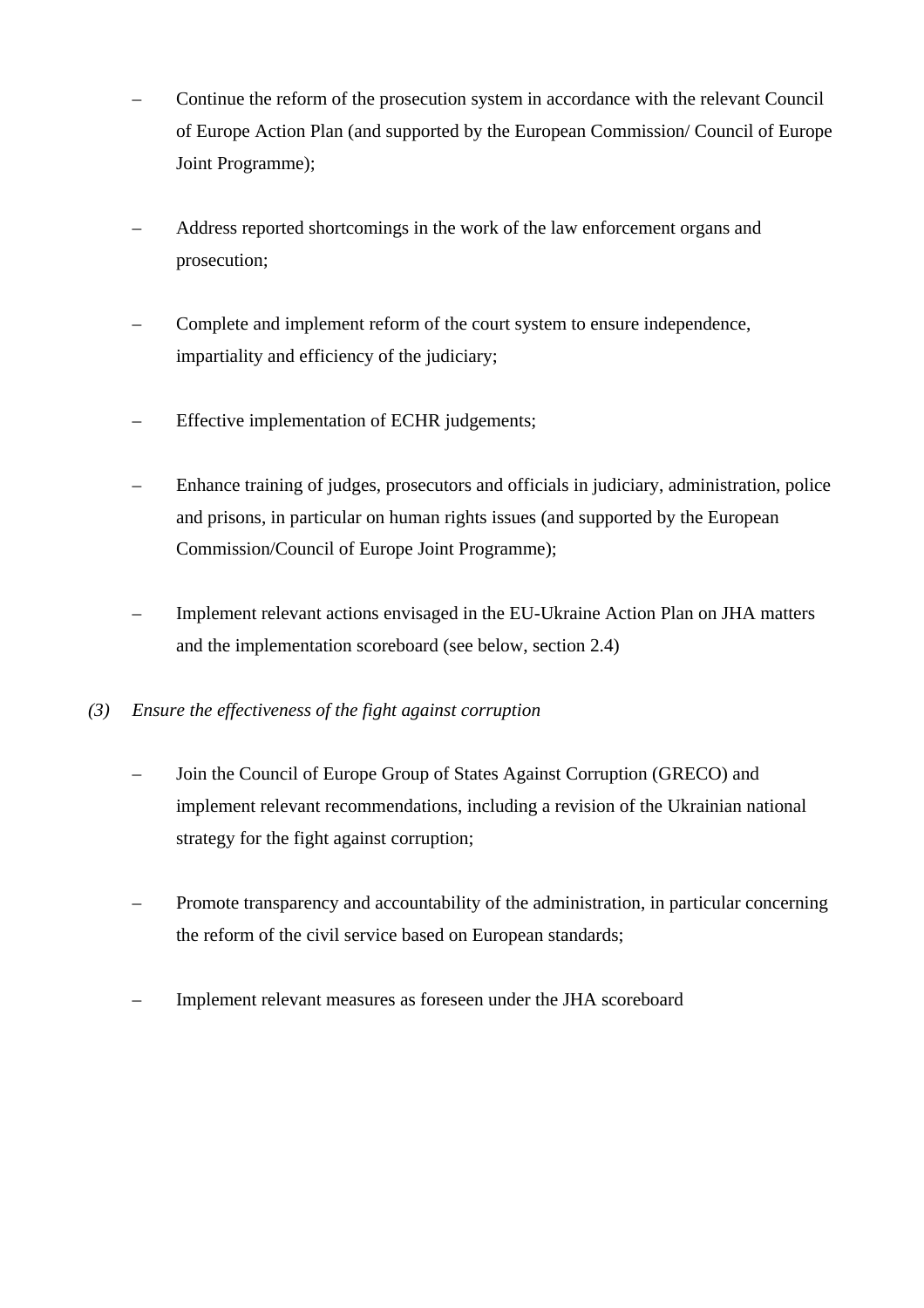- *(4) Ensure respect of human rights and fundamental freedoms, in line with international and European standards* 
	- Promote adherence to and ensure implementation of core UN and Council of Europe Conventions and related optional protocols.<sup>1</sup>
- *(5) Foster the development of civil society.* 
	- Ensure respect of freedom of association and involvement of the citizens in the decision making process, including through civil society organisations;
- *(6) Ensure respect for the freedom of the media and expression.* 
	- Further improve and enforce the legal and administrative framework for freedom of media. taking into account relevant Council of Europe recommendations;
	- Ensure effective respect of freedom of media, including journalists' rights.
- *(7) Ensure respect for rights of persons belonging to national minorities*
- Continue efforts in designing relevant legislation and effectively protecting the rights of persons belonging to national minorities, based on European standards;
- Continue close cooperation between government authorities and representatives of national minorities;

 **1** Including signature and ratification of: CCPR-OP2-DP, CAT - Declar.Art.21, Declar.Art.22, CAT-OP, MWC, 1951 CSR, 1967 CSR-Prot., and ratification of: CEDAW-OP; CRC-OP-AC.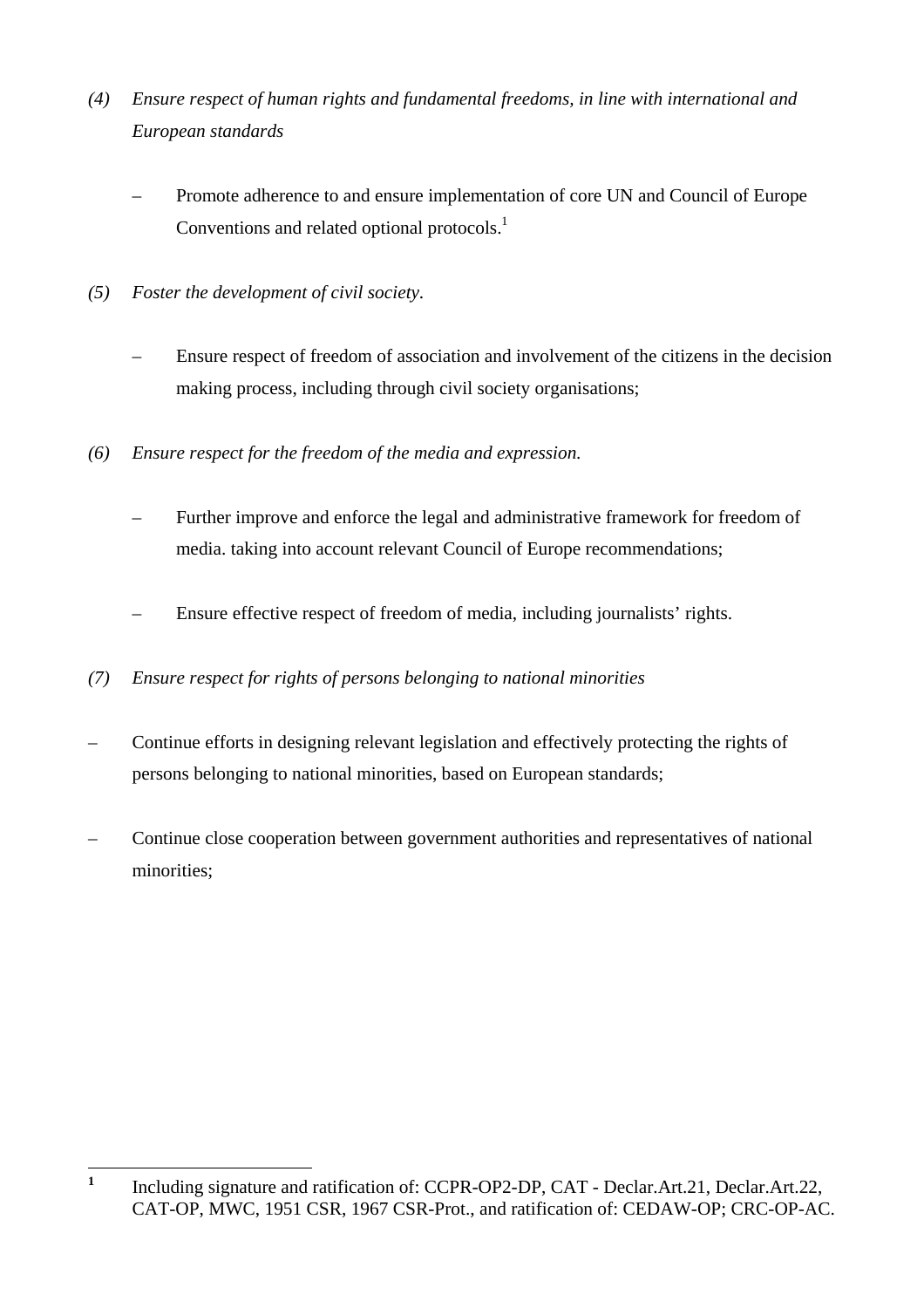# *(8) Prevention of ill-treatment and torture*

- Further improvement of the legal basis and practice in the sphere of detention, in particular pre-trial detention, in order to address effectively the problem of arbitrary detentions, detention conditions and ill-treatment of detainees by law enforcement officials, including through provision of training. Implement European Committee for the Prevention of Torture (CPT) recommendations;
- Enhance the human rights training of police;

## *(9) Ensure equal treatment*

- Continue efforts to ensure the equality of men and women in society and economic life;
- *(10) Ensure respect of Children's rights* 
	- Implement the recommendations by the UN Committee on the Rights of the Child of 2002;
	- Ensure full implementation of juvenile justice standards in line with relevant international standards;
	- Exchange of information on the results of the implementation of the UN and Hague Conventions on protecting the rights of the children in the EU and Ukraine.

#### *(11) Ensure respect for trade unions' rights and core labour standards*

 – Continue efforts to ensure trade unions' rights and core labour standards, based on European standards and in accordance with relevant ILO conventions.

#### *(12) Ensure international justice*

 – Enhance co-operation to promote international justice and fight impunity, including through further support to the International Criminal Court and the establishment of a consultation mechanism on ICC's activities and functioning;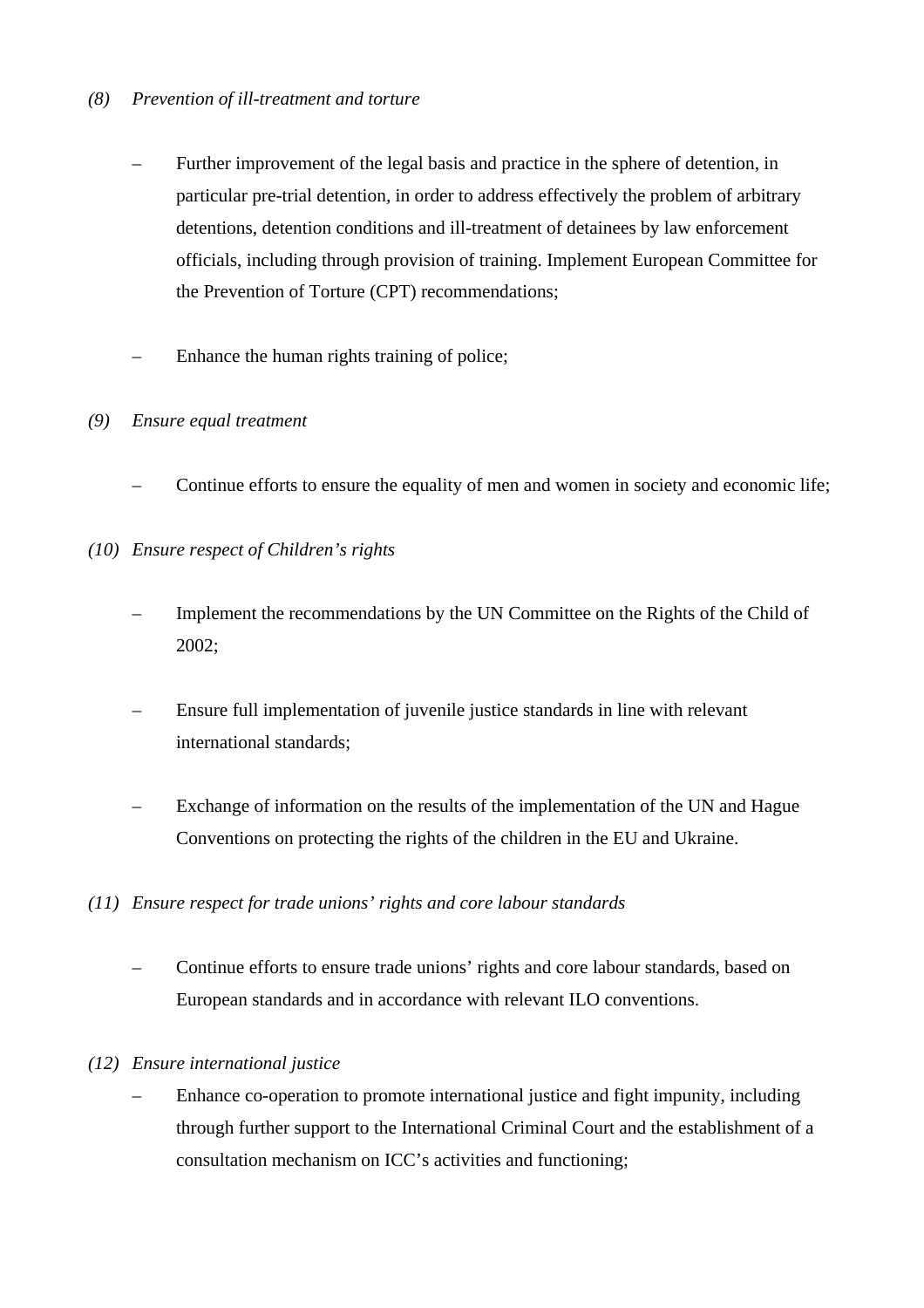- Establishing close cooperation aimed at elaboration of appropriate draft laws, necessary for ratification of the Rome Statute;
- Signing and ratification on the agreement on privileges and immunities of the ICC;
- Maintain co-operation within the framework of the Special Working Group on the Crime of Aggression and other special groups.

# **Regional and international issues, cooperation on foreign and security policy, WMD nonproliferation and disarmament, conflict prevention and crisis management;**

- *(13) Further strengthen and focus political dialogue and co-operation on foreign and security policy issues* 
	- Improve working methods in established political dialogue formats, including through more focused and result-oriented agendas;
	- Work with the EU to make multilateral institutions and conventions more effective, so as to reinforce global governance, strengthen coordination in combating security threats and address related development issues;
	- Continue dialogue on implementation of the European Security Strategy;
	- Develop possibilities for enhanced EU Ukraine consultations on crisis management.
- *(14) Strengthen co-operation on regional and international issues, conflict prevention and crisis management* 
	- Ukraine will continue its constructive efforts as mediator in the settlement process to solve the Transnistria conflict in Moldova;
	- Further EU involvement in supporting the OSCE and mediators, including Ukraine, in the conflict resolution process on Transnistria, towards a viable solution;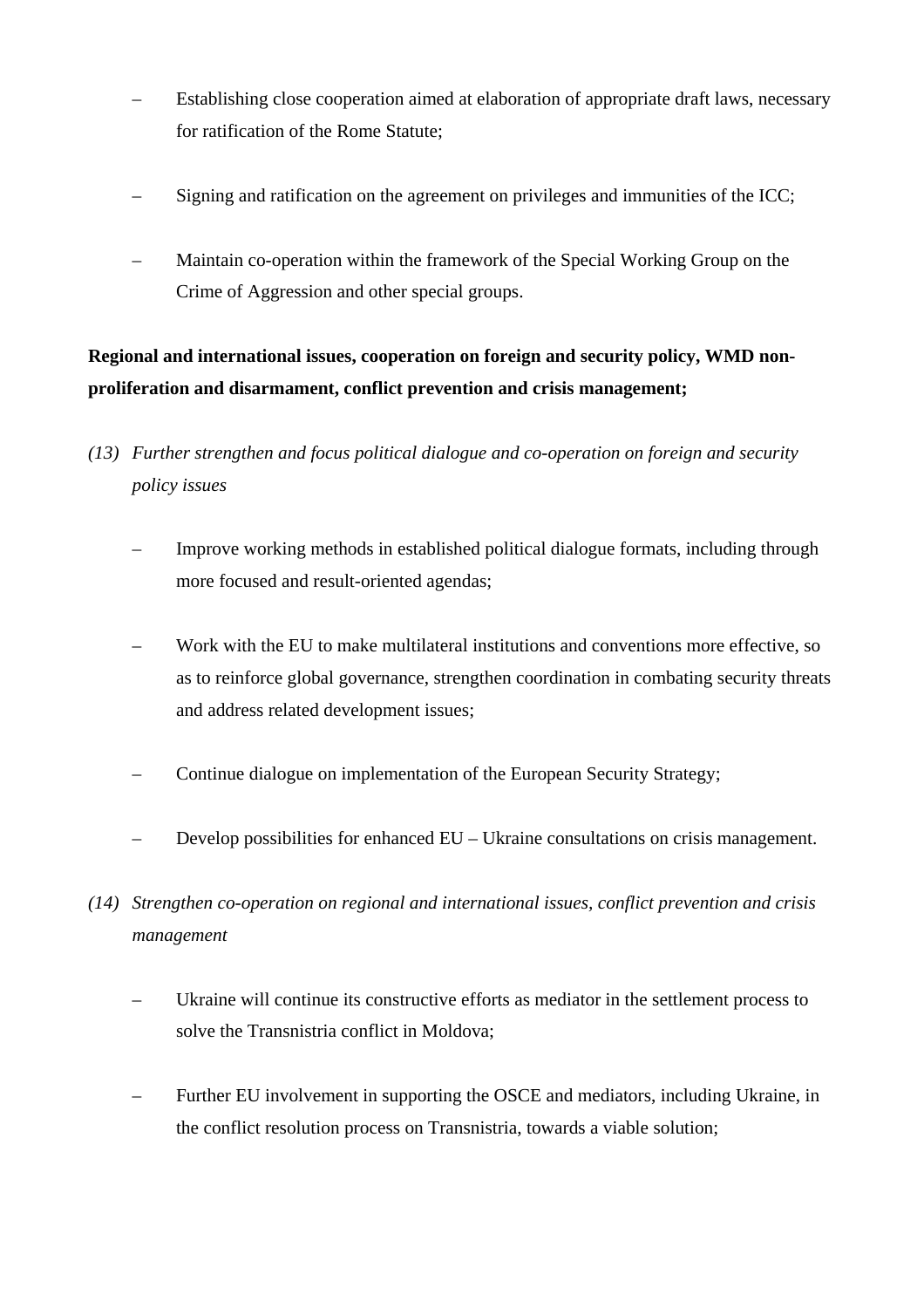- Ukraine will develop co-operation with Moldova on border questions, covering the entire Ukraine – Moldova border, including effective exchange of information about flow of goods and people across the common border.
- Active engagement in, and practical follow-up to, the trilateral expert talks involving Ukraine, Moldova and the European Commission;
- Further build on the good experience of Ukraine's participation in the EUPM in Bosnia and Herzegovina and EUPOL in FYROM. Jointly identify opportunities for Ukraine's participation in future ESDP operations.
- Further implement "Seville" Arrangements for Consultation and Co-operation between the EU and Ukraine in EU-led crisis management operations, including Ukraine's participation in relevant crisis management exercises;
- Continue consultations on the possible EU use of Ukraine's long haul air transport capacities.
- Conclude negotiations on an EU-Ukraine "Security Agreement" (procedures for the exchange of classified information);
- Conclude negotiations on an EU Ukraine Agreement establishing a framework for the participation of Ukraine in EU crisis management operations (legal and financial modalities for possible participation by Ukraine in EU crisis management operations);
- Conduct consultations on sanctions applied by the EU.
- *(15) Further develop co-operation in addressing common security threats, including combating terrorism, non-proliferation of weapons of mass destruction and illegal arms exports* 
	- Develop EU-Ukraine co-operation on the fight against and prevention of terrorism, in particular through implementation of the Justice and Home Affairs Action Plan.
	- Co-operate to reinforce the role of the UN in the multilateral fight against terrorism, including through implementation of UNSC Resolutions 1373/01 and 1267/01, through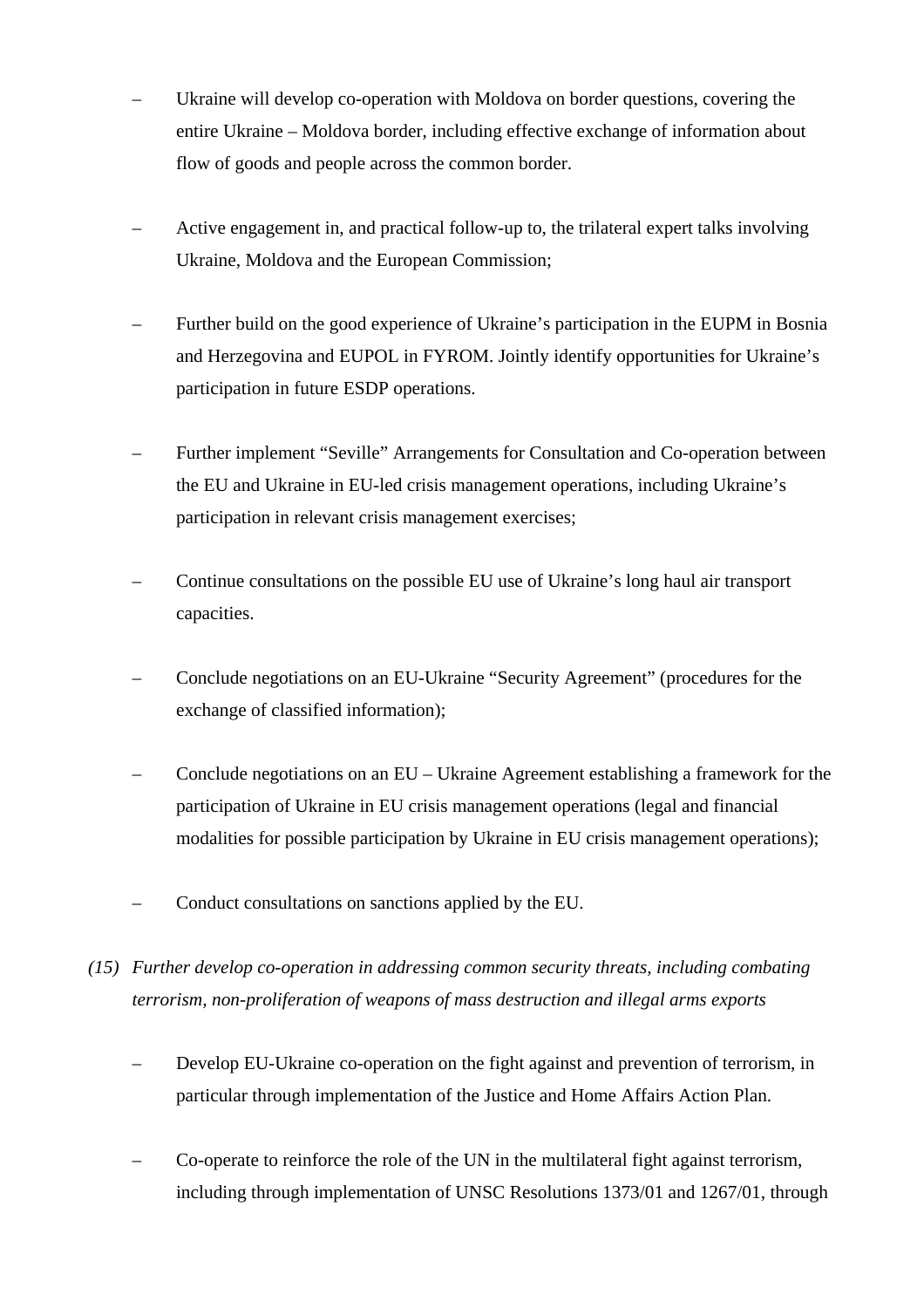implementation and enforcement of the UN Convention for the Suppression of the Financing of Terrorism

- Implement the standards laid down in the FATF's recommendations on terrorist financing;
- Ensure respect for human rights in the fight against terrorism;
- Ukraine to take due account of the content and principles of the EU Code of Conduct on Arms Exports;
- Further develop co-operation in the fight against the trafficking of firearms and nuclear materials;
- Cooperate on non-proliferation of weapons of mass destruction , including on aspects related to the accession to and implementation of relevant international instruments and export control regimes, in the light of the EU WMD Strategy adopted by the European Council in December 2003 and the GAERC conclusions of 17 November 2003; Further improve an effective system of national export control controlling export and transit of WMD related goods, including WMD end use control on dual use technologies;
- Take steps to achieve ratification by Ukraine of the Convention on the Prohibition of the Use, Stockpiling, Production and Transfer of Anti-Personnel Mines and Their Destruction;
- Jointly address threats for security, public health and environment, posed by Ukrainian stockpiles of old ammunition, inter alia anti personnel land mines;
- Develop EU Ukraine co-operation with regard to risk based customs control ensuring safety and security of goods imported, exported or in transit.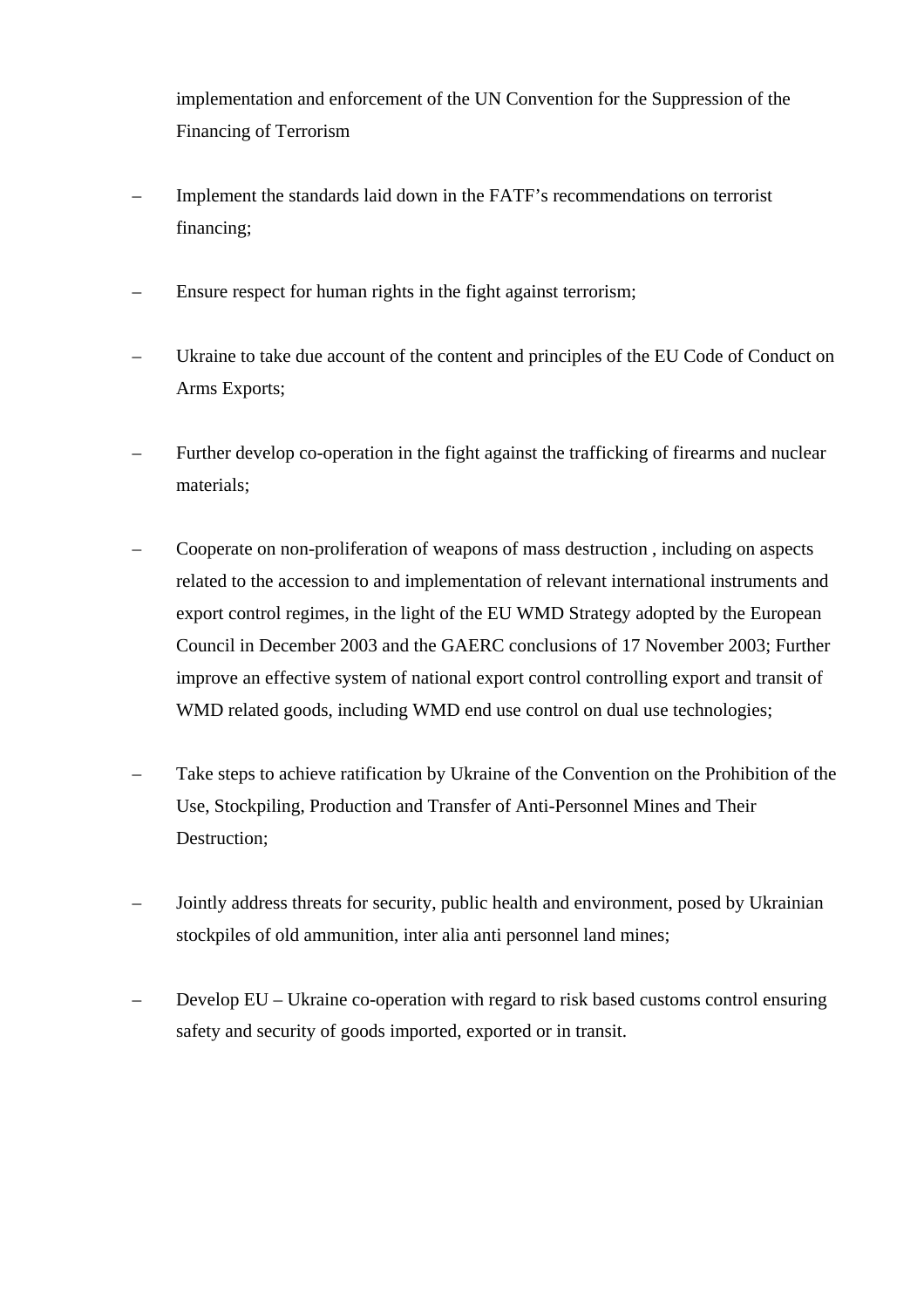## **2.2. Economic and social reform and development**

## **Functioning Market Economy**

- *(16) Continue progress in the establishment of a fully functioning market economy, including price-formation, control of state aid, and a legal environment that ensures fair competition between economic operators.*
- *(17) Further advance in gradual approximation of basic legislative and regulatory framework to that of EU, and ensure its effective implementation.* 
	- Implementation of a strategy for approximating legislation on priority areas identified under PCA§51, including improvement of quality and consistency of drafting.
	- On a basis of common understanding, finalise joint work for preparation of a scoreboard and on prioritisation for monitoring and assisting implementation.
	- Eliminate inconsistencies in the existing economic and civil codes.
- *(18) Improve investment climate, including by ensuring transparency, predictability and simplification of regulation and its application.* 
	- Carry out consultation with domestic and foreign economic operators on drawing up a work programme for further implementation of regulatory reform, aimed at reduction of administrative barriers to the development of business.
	- Ensure uniform application of regulations across Ukraine at central and sub-central levels
	- Adopt and implement a system of impact assessment of regulatory measures, consultation of stakeholders, and prior notification of regulatory changes to economic operators to ensure transparency (predictability of regulatory environment).
	- Ensure full application of GATT Article X (referenced in PCA Article 16) and in particular: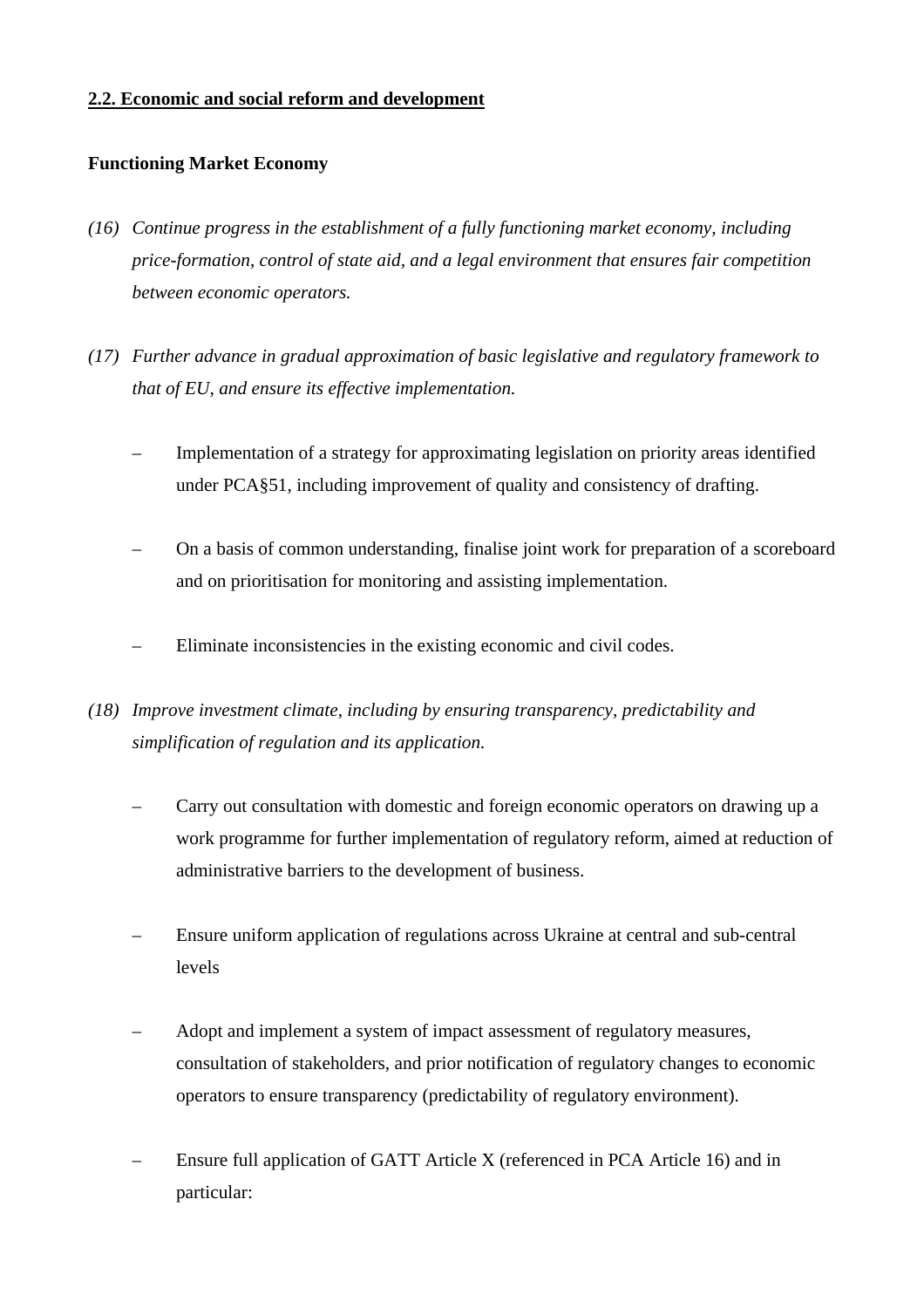- that Ukrainian authorities (including all administrative bodies) apply trade and investment legislation in an uniform way across the territory of Ukraine without discrimination between operators,
- that judicial review for trade and investment issues is streamlined, notably through the allocation of more resources to economic courts and through improved training of specialised judges, to allow for prompt, impartial and uniform review of administrative actions and appeal procedures for trade and investment issues.

# *Monetary, exchange rate and fiscal policies*

- *(19) Consolidate progress in macro-economic stabilisation and growth policies.* 
	- Strengthen the independence of the National Bank of Ukraine including, if necessary, by amending the 'Law on the National Bank' so as to bring it in line with EU standards.
	- Reinforce fiscal sustainability, including by implementing tax reforms and by taking measures to address medium-term trends in the pension system.

# **Structural reforms**

- *(20) Undertake consistent and far-reaching structural reform programme to further consolidate the functioning of market economy.* 
	- Implement privatisation programme, including large-scale privatisation, and increase transparency of privatisation process.
	- Reduce the involvement of state in setting prices with a view to avoiding trade and economic distortions.
	- Strengthening banking regulation and supervision. Intensify financial sector reform, including improvement of the functioning of the State Savings Bank.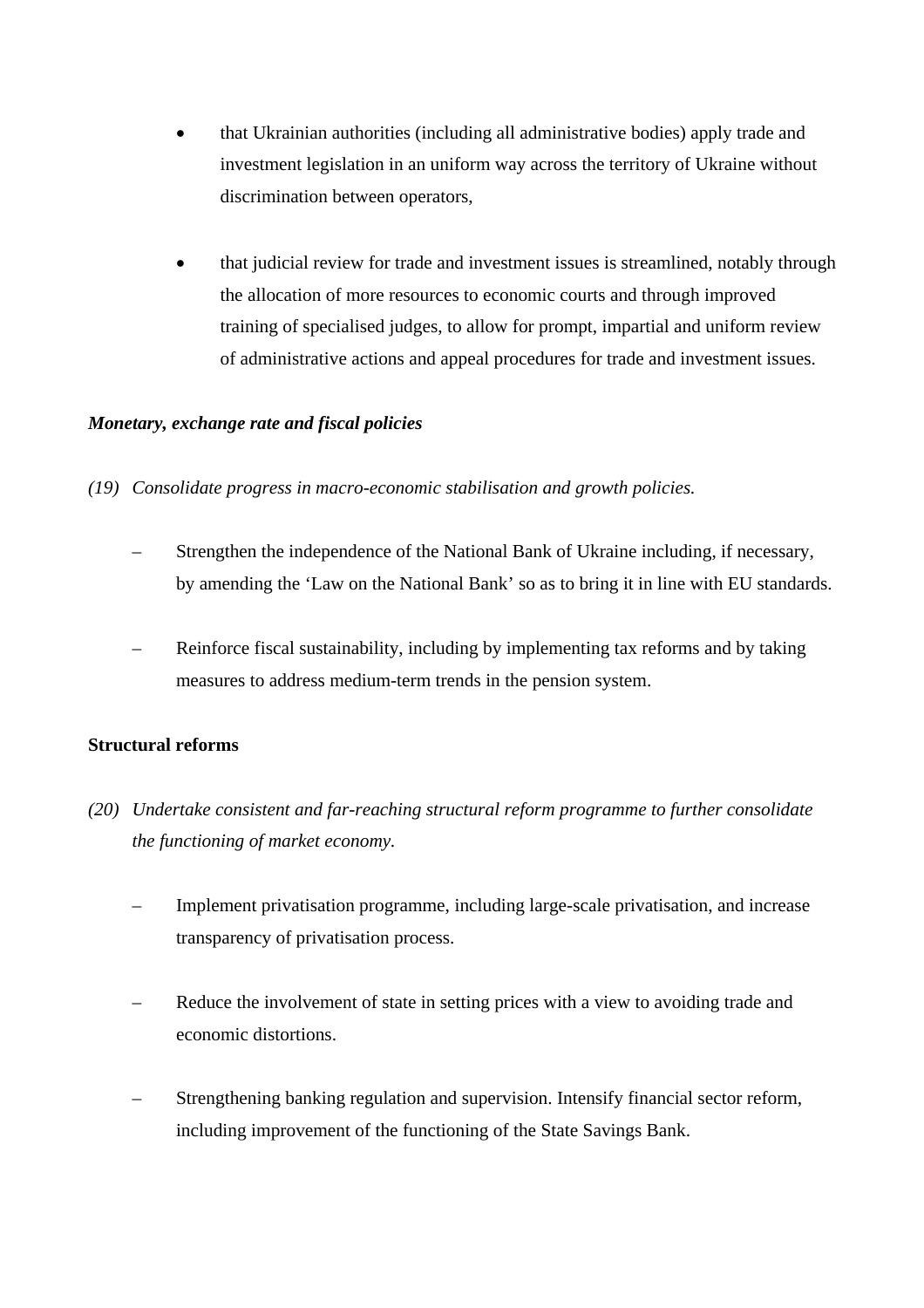- Develop the domestic securities markets and further improve the regulatory and supervisory framework for non-bank financial institutions.
- Adopt a new Joint Stock Company law improving the definition of the responsibilities of directors, managers and shareholders' meetings, strengthening disclosure requirements, and increasing the protection of minority-shareholder's rights.
- Adopt the accompanying legislation necessary for the effective implementation of the new Land Code. Remove current restrictions in article 82 of the Land Code to nonagricultural land ownership by Ukrainian legal entities with foreign stakeholders, including those with 100% foreign ownership.

# **Social situation, employment, poverty reduction**

- *(21) Strengthen dialogue and co-operation on social matters (as provided for in article 1 of the PCA*); ensure a closer approximation of Ukraine to EU standards and practices in the area of *employment and social policy.* 
	- Engage in a dialogue on employment and social policy with a view to developing an analysis and assessment of the situation and to identifying key challenges and ways of bringing Ukraine's policies and practices closer to EU standards (social and civil dialogue, health and safety at work, gender equality, labour law, employment policy, social protection, including social security issues and social inclusion).
	- Monitor relevant legislative and policy development.
- *(22) Introduce effective employment creation and poverty reduction measures, aimed at a significant reduction in the number of people with income below the poverty line and improved social cohesion, including sustainable systems for education, health and other social services with access for all.*

# **Regional Development**

*(23) Reducing regional imbalances and improve local development capacities*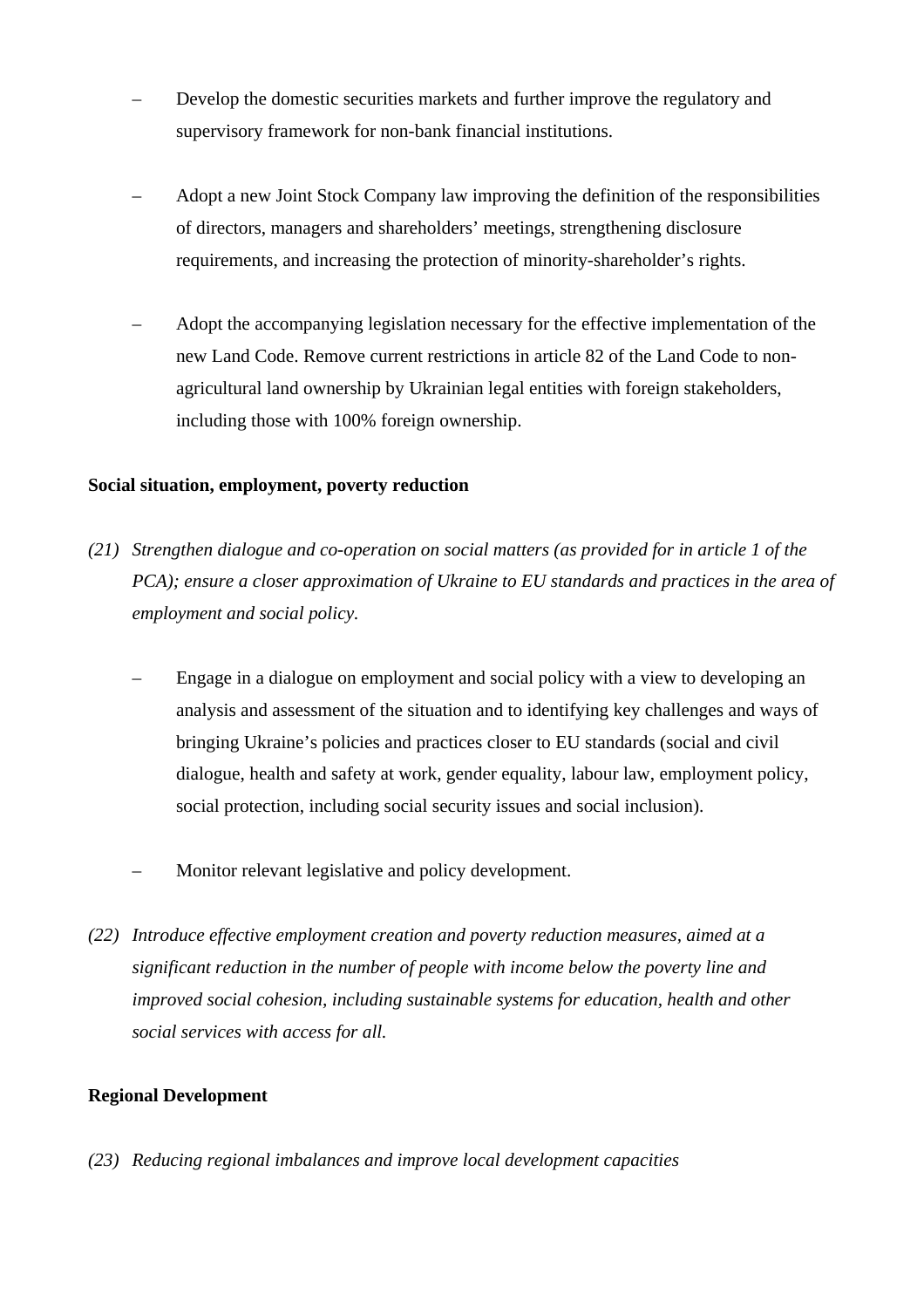– Introduce strategic planning at the national and regional levels in Ukraine and elaborate a draft State strategy of regional development up to 2015; and establish a legislative basis for promotion of regional development, including depressed territories.

## **Sustainable development**

## *(24) Promotion of sustainable development*

- Take further steps towards completion of administrative structures and procedures to ensure strategic planning of sustainable development and co-ordination between relevant actors.
- Complete and adopt a national strategy on sustainable development, and take steps to ensure its implementation. Take steps towards completion of a long-term strategy.
- Take further steps for the integration of environmental considerations into other policy sectors, particularly industry, energy, transport, regional development and agriculture.

# **2.3. Trade, market and regulatory reform**

 – Undertake first assessment of the impact of EU enlargement on trade between the EU and Ukraine during 2005 and regularly thereafter as appropriate.

# **2.3.1. Movement of goods**

#### **Trade Relations**

# *(25) Full implementation of PCA commitments in sphere of trade in goods.*

 – Gradual removal of all export and import restrictions in the spirit of PCA title III and, following Ukraine's accession to the WTO, ensure compliance, inter alia, with the provisions of GATT Articles XI, XII, XIV, XIX, XX, XXI.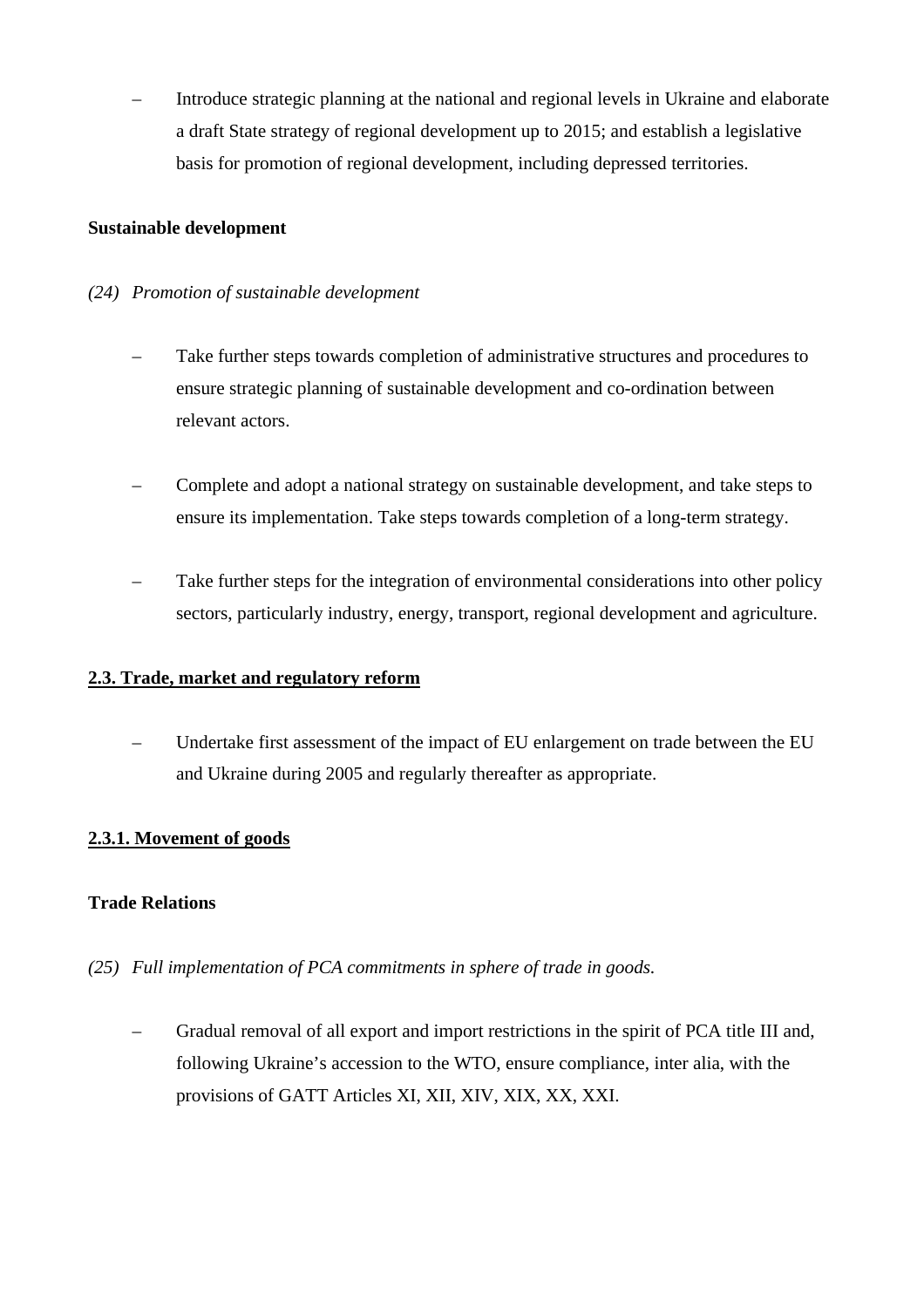– Gradual liberalisation of trade in steel products and gradual removal of export duties on ferrous scrap in line with the EU-Ukraine bilateral steel agreement, ahead of full liberalisation upon Ukraine's accession to the WTO.

*(26) Accession to the WTO* 

- Implementation of Ukraine's bilateral commitments and of requirements of WTO rules (action defined below under specific sections)
- Address specific non-tariff issues raised by the EC, including through the appropriate commitments in the WTO Working Party report.
- *(27) Advance and implement the necessary administrative and macro-economic reforms envisaged under the PCA (sections 2.2 and 2.3 of the action plan refer). In accordance with article 4 of the PCA, and in the light of advances in economic reform and implementation of PCA commitments, consider jointly the feasibility the establishment of a Free Trade Area following Ukraine' s accession to the WTO.* 
	- Undertake review of the 1999 joint economic feasibility study on the establishment of a free trade agreement between the EU and Ukraine; and a review of progress on implementation of measures (July 2002).
	- On completion of this review, hold consultations to agree next steps for both sides towards the above mentioned objective and to set out the priorities for the deepening of EU-Ukraine trade and economic relations.

# **Customs**

- *(28) Elaboration and implementation of customs legislation aligned with international and EU standards* 
	- Finalize implementing legislation for the Customs Code, in line with the internationally recognised standards especially WTO agreements, in particular in the area of customs value, and with the EU Customs legislation.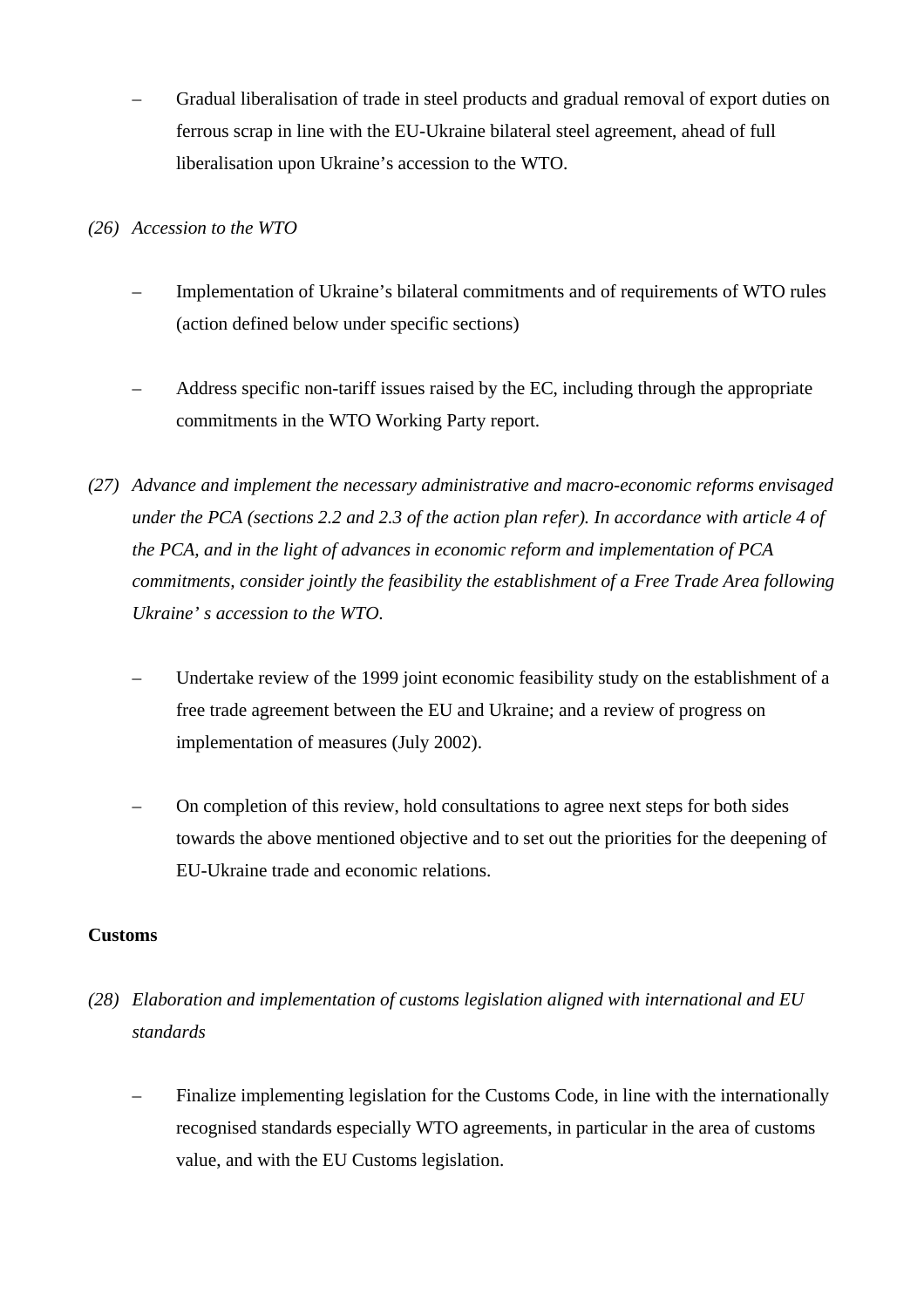- Further revision of the Customs Code, taking into account EU legislation and recommendations already made.
- Ukraine to adopt and keep up to date the Harmonised System in use, with a view to adopting the Combined Nomenclature in the longer term, as agreed in the PCA.
- Implement the principle of risk based customs control and set the necessary organisational framework
- Preparation and entry into force of customs-related legislation: provisions on customs control of precursors, counterfeit and pirated goods, dual use goods, and cultural goods.
- *(29) Improve functioning of customs service; simplify and modernise customs procedures at borders and inland* 
	- Develop a single window approach for all international trade related documentation and control starting by increased co-operation between all agencies working at the border.
	- Set up a mechanism to ensure regular consultation/ information of the trade community on import and export regulations and procedures.
	- Adopt and implement a Customs Ethics Policy based on internationally recognised standards (Arusha Declaration).
	- Provide additional training to customs officials, strengthen the computerisation of the customs administration and upgrade Customs laboratories.

# **Standards, technical regulations and conformity assessment (EU harmonised areas)**

- *(30) Continue the alignment of Ukraine with the EU and international regulatory and administrative practices and prepare for Ukraine's participation in the EU internal market in selected priority industrial sectors* 
	- Jointly identify priority sectors for alignment with EU and international regulatory practices and possible inclusion in an Agreement on Conformity Assessment and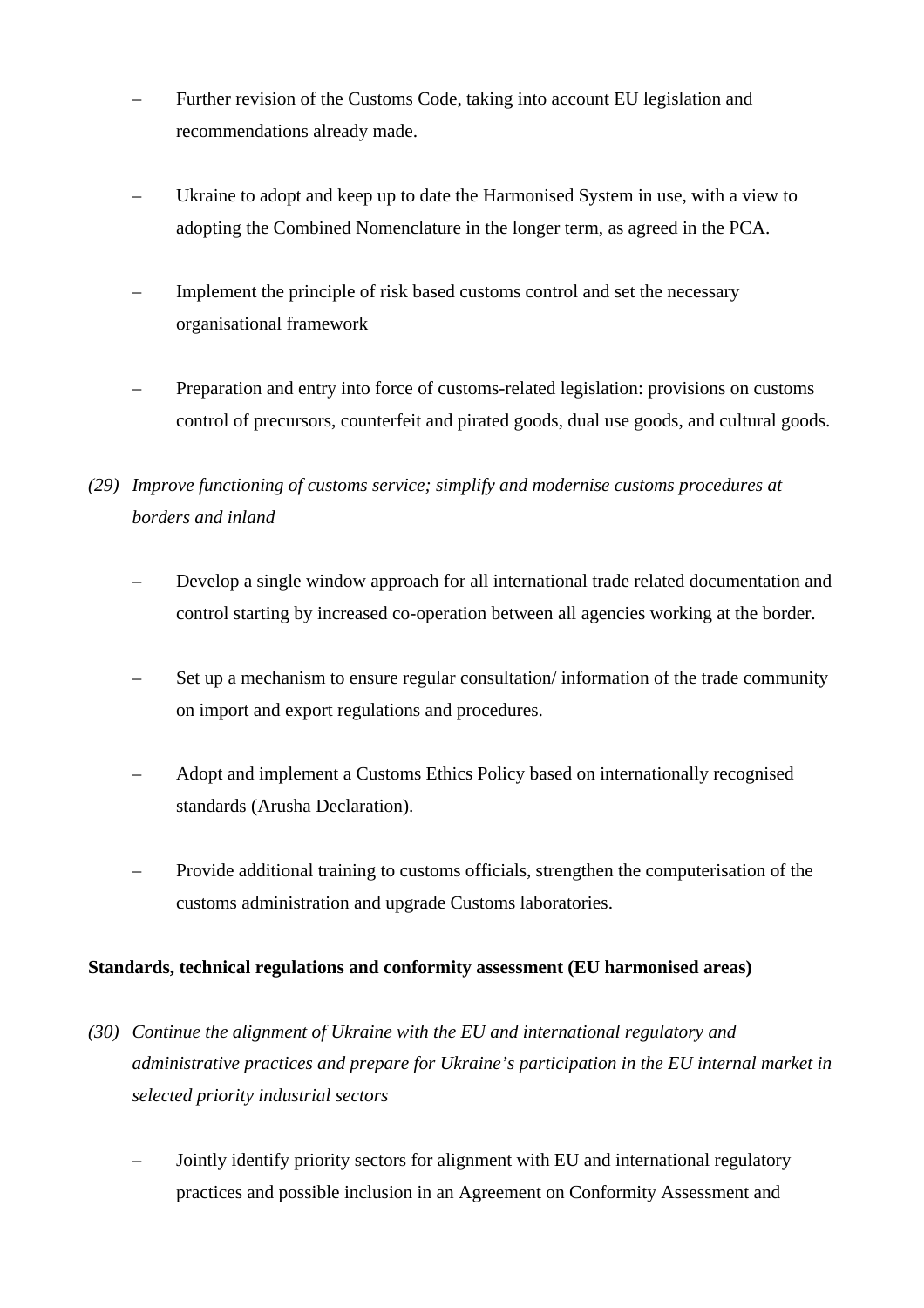Acceptance of Industrial products, (ACAA), including through consultations with producers and exporters.

- Harmonise the necessary framework and sectoral legislation with the EU technical regulations in the priority sectors.
- Ensure transparency and predictability of the regulatory environment to the economic operators.
- Continue the revision of existing Ukrainian standards, providing for harmonization with international and European standards and for voluntary application.
- Reinforce institutional capacity on standardisation, accreditation, conformity assessment, metrology and market surveillance, integrating the Ukrainian institutions, to the extent possible, into the European and international structures. Continue the revision of institutional arrangements to avoid the concentration of functions within a single institution and related conflicts of interest.
- Approximate legislation on liability for defective products and general product safety.
- Gradually simplify procedures of conformity assessment of industrial products, in accordance with the requirements of the Technical Regulations (EU Directives), and with the objectives of avoiding compulsory certification of non-risk products and multiple testing of products.
- Consolidate and develop the market surveillance capacities of the Ukrainian institutions based on best practice of EU Member States.

# **Elimination of restrictions and streamlined administration (EU non-harmonised areas)**

*(31) Facilitate the movement of goods through i) prevention of quantitative restrictions, ii) gradual elimination of import licences and iii) progressive removal, and prevention of new discriminatory measures. Improve institutional and administrative co-operation.*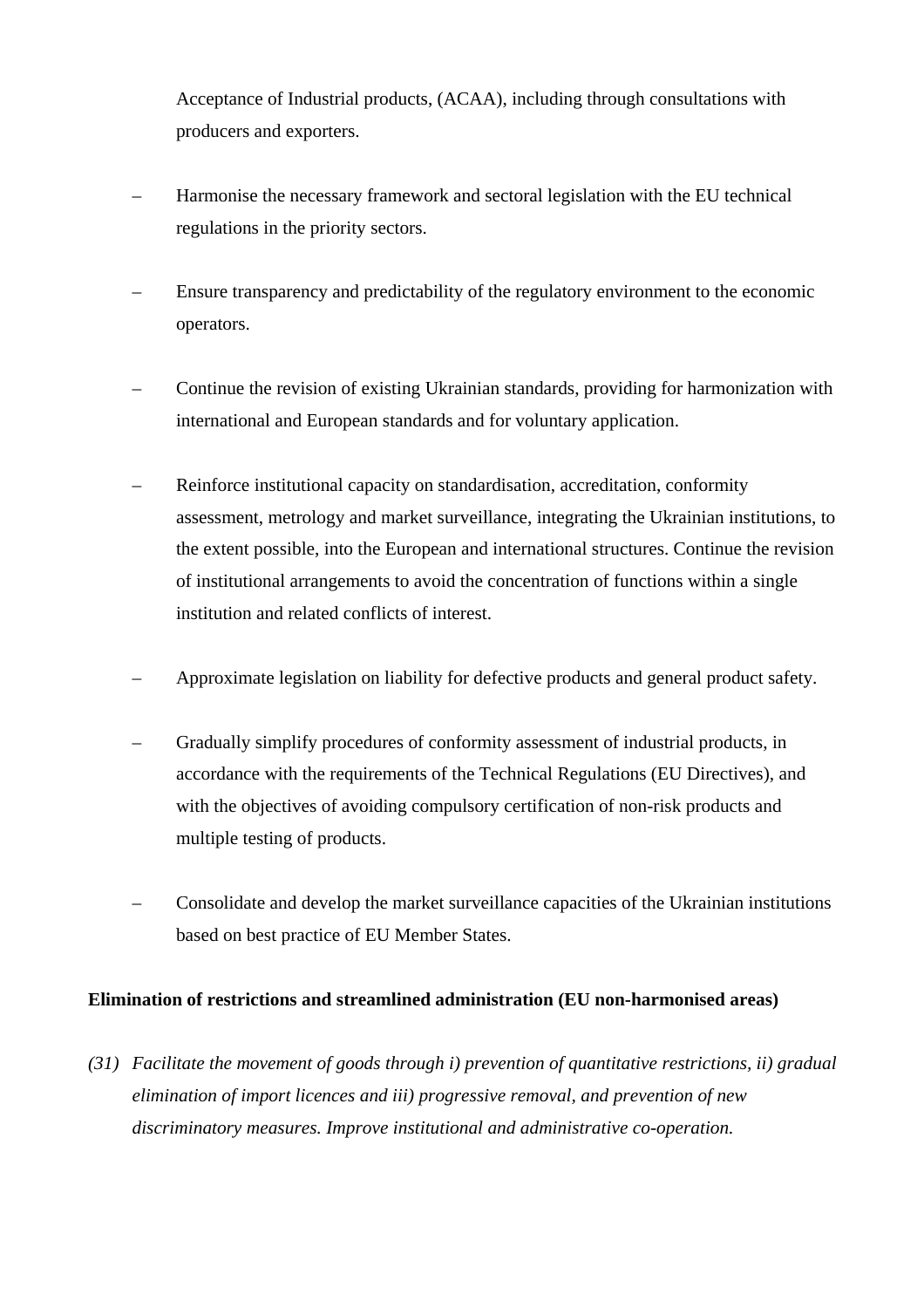- Gradually eliminate non-automatic licensing requirements for certain goods, which are not justified under PCA article 20 or GATT articles XX and XXI.
- Harmonise remaining import licensing and registration requirements with those of the EU.
- Analyse legislation and administrative procedures in order to identify and progressively remove discrimination against imported products. Begin by reviewing national measures covering the weight, composition, labelling manufacture and description of products.
- Ensure effectiveness and training of enforcement authorities, including of the central administrative unit responsible for implementation of movement of goods.
- Ensure that interested parties (importers, exporters and manufacturers) are given an opportunity to identify problems and comment on draft legislation.
- Nominate a contact point to facilitate co-operation and improved information flow between the EU and Ukraine on national measures and obstacles that could hinder the movement of goods.

# **Sanitary and phytosanitary issues**

- *(32) Increase food safety for consumers and facilitate trade through reforms and modernisation of the sanitary and phytosanitary sectors.* 
	- Ensure implementation of the WTO Agreement on the Application of Sanitary and Phytosanitary Measures upon Ukraine's accession to the WTO, including by nominating a central enquiry point and creating a rapid information system.
	- Accede to the Codex Alimentarius Commission and the International Plant Protection Convention.
	- Carry out a comparative assessment of the sanitary and phytosanitary control systems in Ukraine and the EU.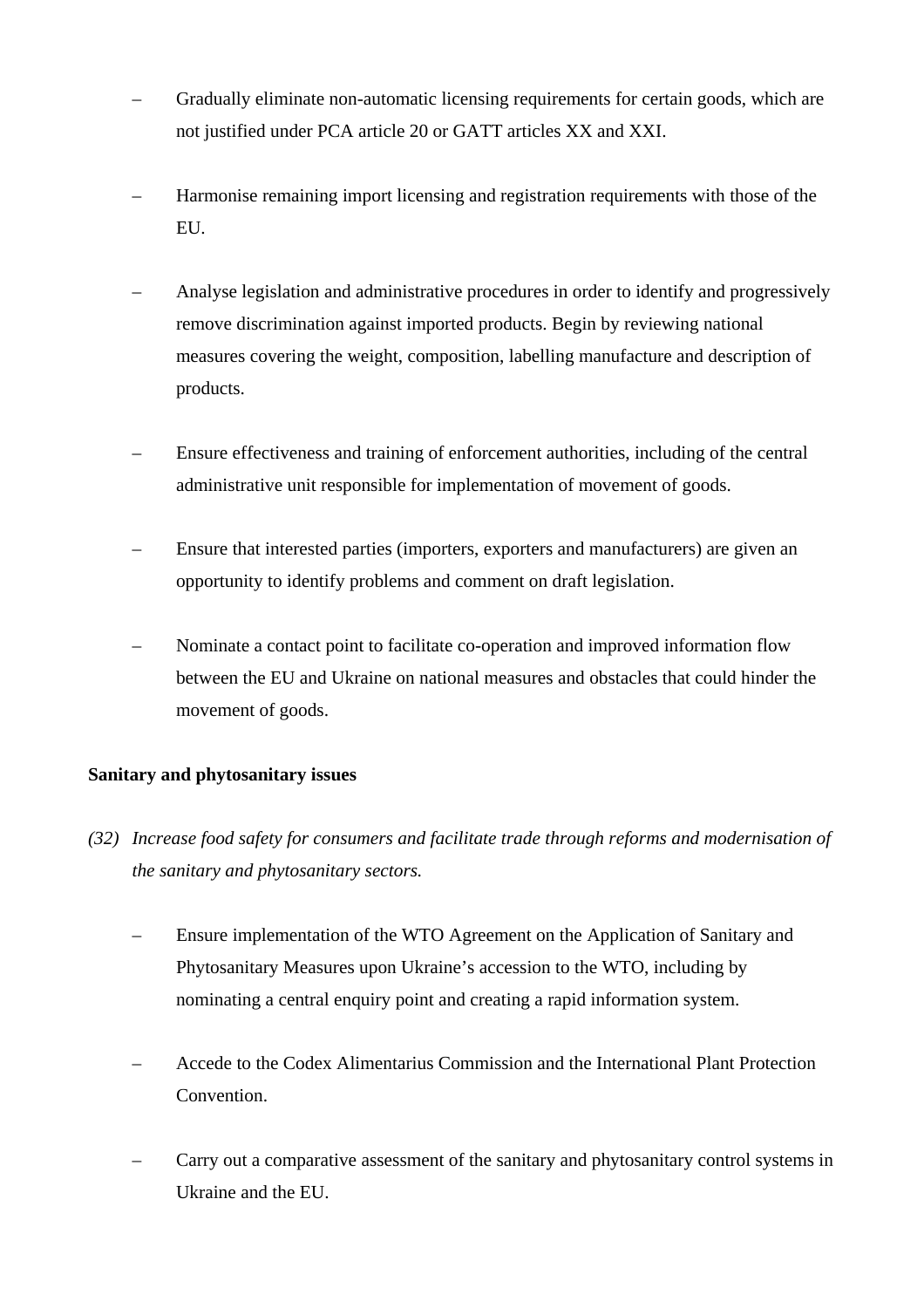- Review list of measures to be taken for gradual convergence towards the principles of the EU sanitary and phytosanitary control legislation and institutions, accompanied by timetables and a financing plan. Advance effective reform in this area (e.g. clear division of competences of institutions, principles of Directives 96/22/EC on prohibition of substances and 96/23/EC on monitoring the residues of substances).
- Conduct comparative assessment of EU and Ukrainian legislation in the sphere of food hygiene, including food processing. If necessary draw up measures for legislative approximation in this area, accompanied by a financing plan.
- Progress in convergence with EU food traceability legislation; general food safety principles and requirements (Regulation (EC) No 178/2002); effectively implement the Hazard Analysis Critical Control Point system at enterprises and controlling bodies, including the fish industry.
- Review the national laboratory network and identify the national reference laboratories in the sanitary and phytosanitary sectors with special attention given to the necessary equipment and appropriate methods of analysis (residue testing) and prepare for their accreditation in compliance with ISO standards.
- In the light of progress on the above, jointly define steps towards veterinary and phytosanitary agreements.

#### **2.3.2. Right of establishment; company law and services**

#### **Establishment and company law**

*(33) Full implementation of Title IV, Chapter II of the PCA, and in particular of the most favoured nation and national treatment principles (Conditions affecting establishment and operation of companies)*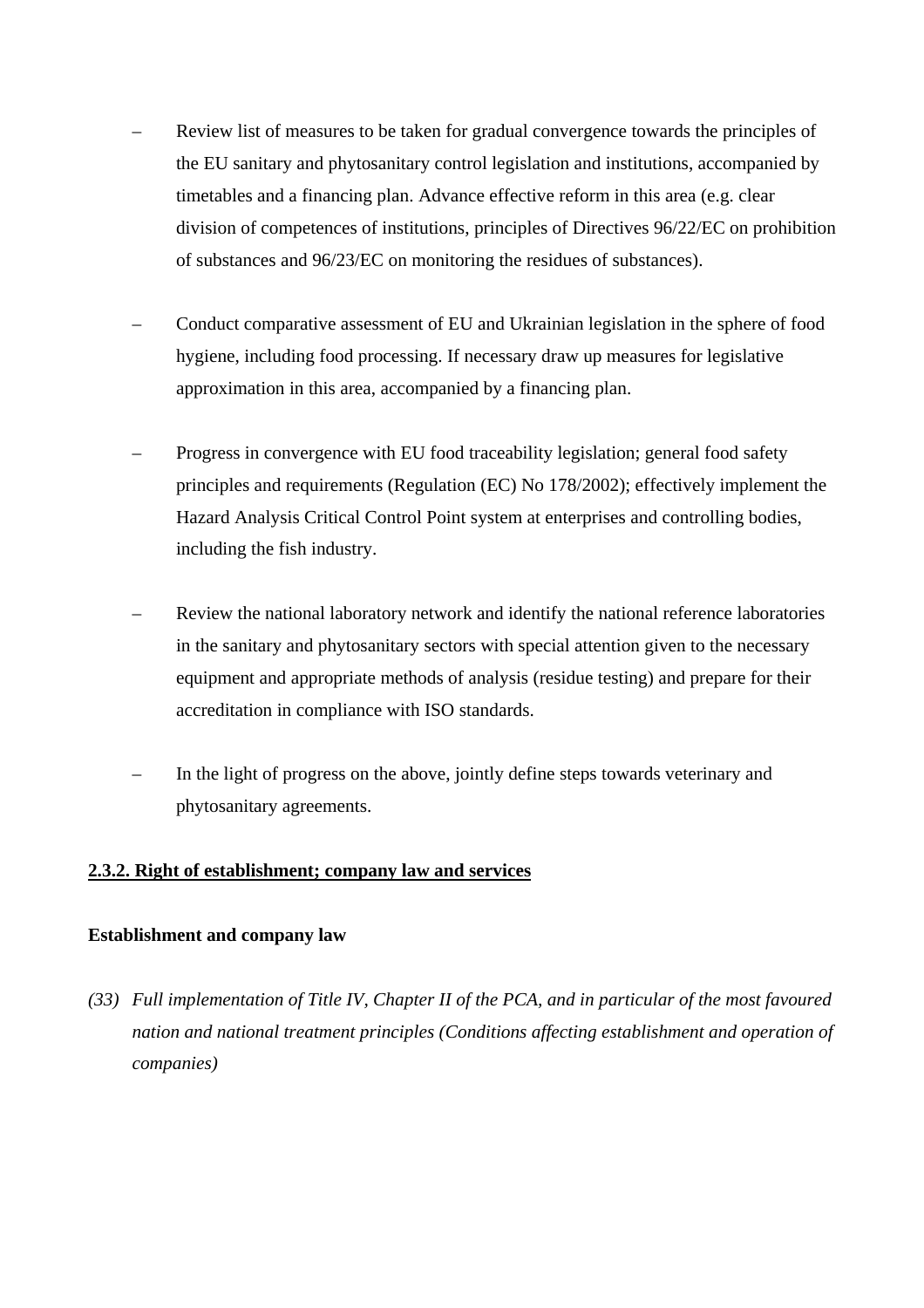# a) Operation of companies:

- Establish a suitable environment for companies, e.g. adopt and implement effectively competition and bankruptcy legislation.
- Abolish discriminatory measures affecting the operation of EU and Ukrainian companies.

b) Establishment:

- Ensure full and effective implementation of most favoured nation and national treatment.
- Ensure that the conditions under which companies invested are maintained.
- Ensure that EU and Ukrainian subsidiaries or branches receive a treatment not less favourable than that granted to its own nationals (national treatment).
- Complete a review by Ukraine of national legislation to identify barriers to establishment with the aim of abolishing them.
- Remove progressively restrictions on establishment.
- Ensure effectiveness of a central co-ordinating body facilitating establishment.
- c) Ukrainian legislation in the automobiles sector:
	- Alignment of Ukrainian legislation in the automobiles sector with the PCA provisions, taking into account relevant WTO commitments of Ukraine.

d) Company law:

– Improve the competence and independence of auditors*.*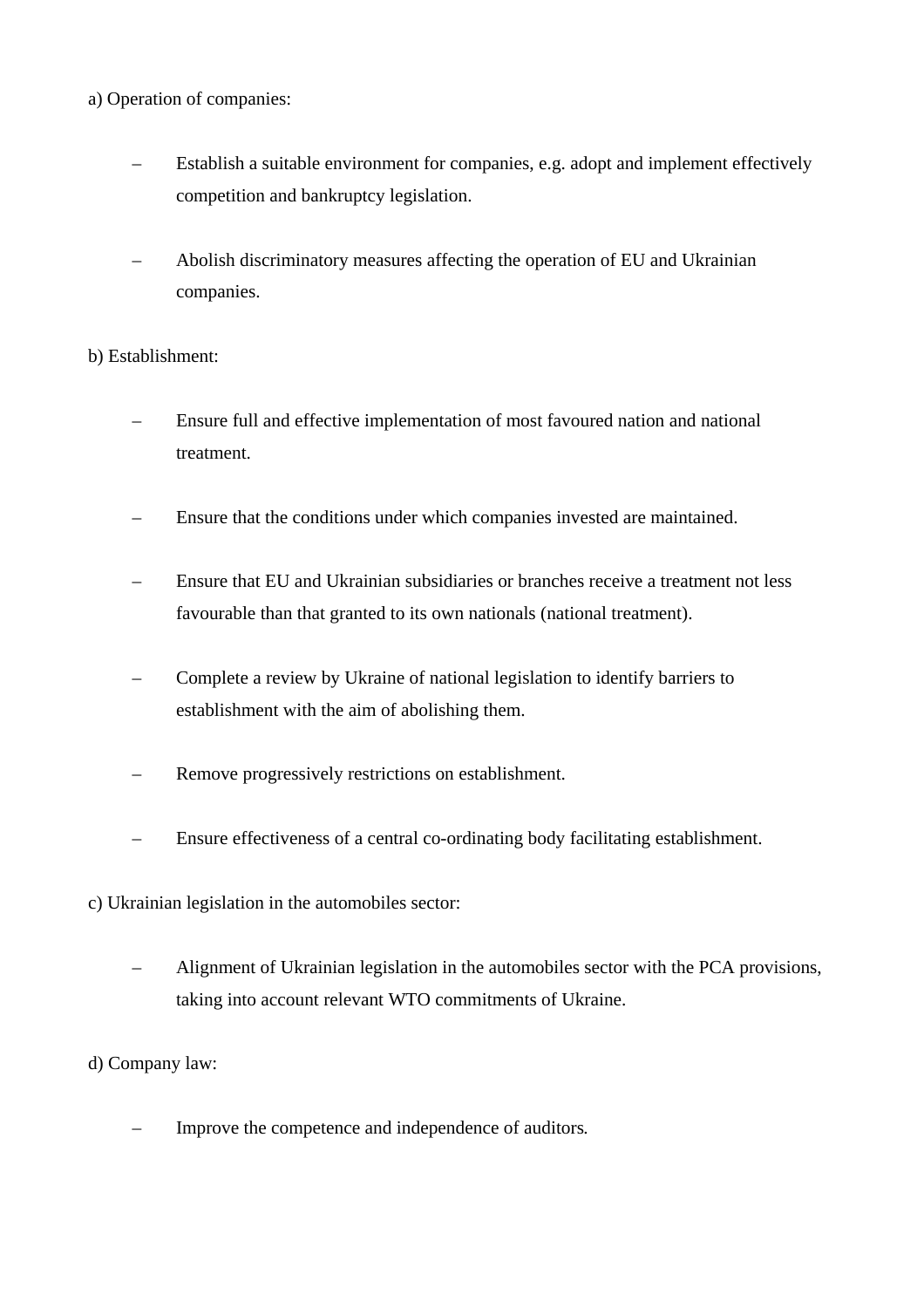- Converge with and ensure effective implementation of key principles in relevant international and EU rules and standards.
- Create the unified state register of legal persons and physical persons-entrepreneurs companies and ensure publication of information on the organisation and financial situation of companies. Define and ensure effective activity of an administrative authority, which ensures the control of the incorporation of a company or the legality of certain acts.
- Encourage adoption of a code on corporate governance.

# **Services**

- *(34) Gradual abolition of restrictions to progressively allow the supply of services between the EU and Ukraine in certain sectors, in line with PCA commitments in Title IV, Chapter III (Crossborder supply of services).* 
	- Preparation for the implementation of Ukraine's commitments on services in WTO accession negotiations.
	- Complete a review of national legislation by Ukraine to identify barriers to the provision of services. Removal of obstacles identified, taking into account WTO services commitments.
	- Ensure co-ordination between all relevant administrative entities in order to facilitate the supply of services and to eliminate barriers to trade in services.
	- Ensure effective implementation of legislation that sets out basic principles of nondiscrimination, introducing more detailed secondary or sector-specific legislation as necessary.
	- Financial services:
		- Comply with the recommendations of the IMF's Financial Sector Assessment Program (FSAP) of November 2003.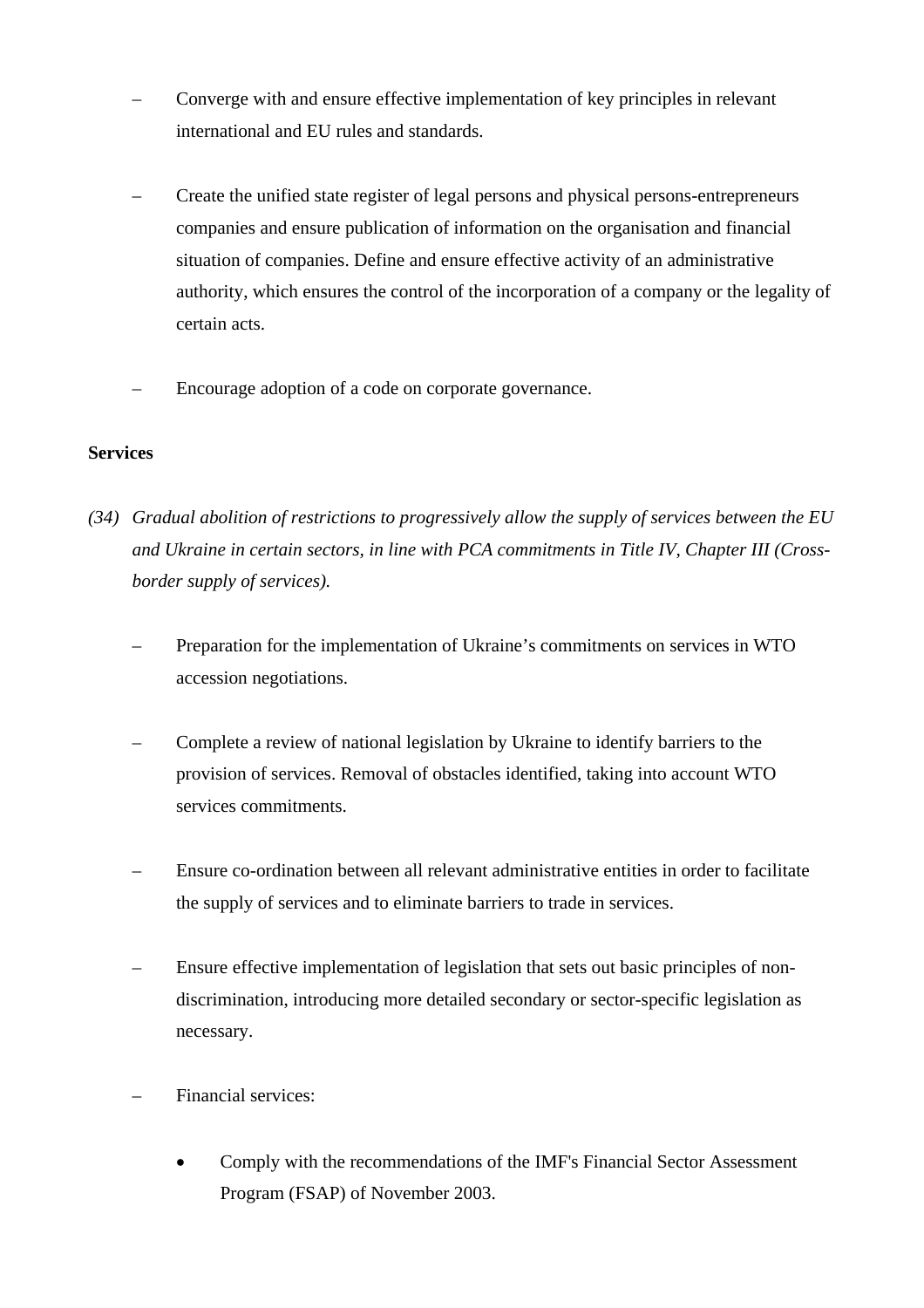- Put into place and ensure effective implementation of a prudential regulatory framework for financial markets and supervision equivalent to that existing in the EU.
- Ensure effective implementation of independent and well-trained supervisory authorities in accordance with internationally recognised standards.
- Put into place and ensure effective implementation of adequate company law, accounting and governance rules.

# **2.3.3 Movement of capital and current payments**

- *(35) Full implementation of PCA commitments under Title V (current payments and capital).* 
	- Ensure the free movement of capital relating to direct investments or other investments made in accordance with the provisions on establishment (Chapter II of Title IV) and ensure application of the standstill clause of Article 48.3;
	- Guarantee the protection of foreign investments as well as the liquidation or repatriation of these investments and of any profits stemming there from.
	- Hold consultations on the goal of liberalisation of other capital movements in line with Article 48.4.

# **2.3.4 Movement of persons including movement of workers**

# **Equal treatment of migrant workers (employment and working conditions)**

- *(36) Full implementation of commitments under Article 24 of PCA (Labour conditions)* 
	- Ensure full application of the best endeavour clause by abolishing all discriminatory measures based on nationality which affect migrant workers, as regards working conditions, remuneration or dismissal.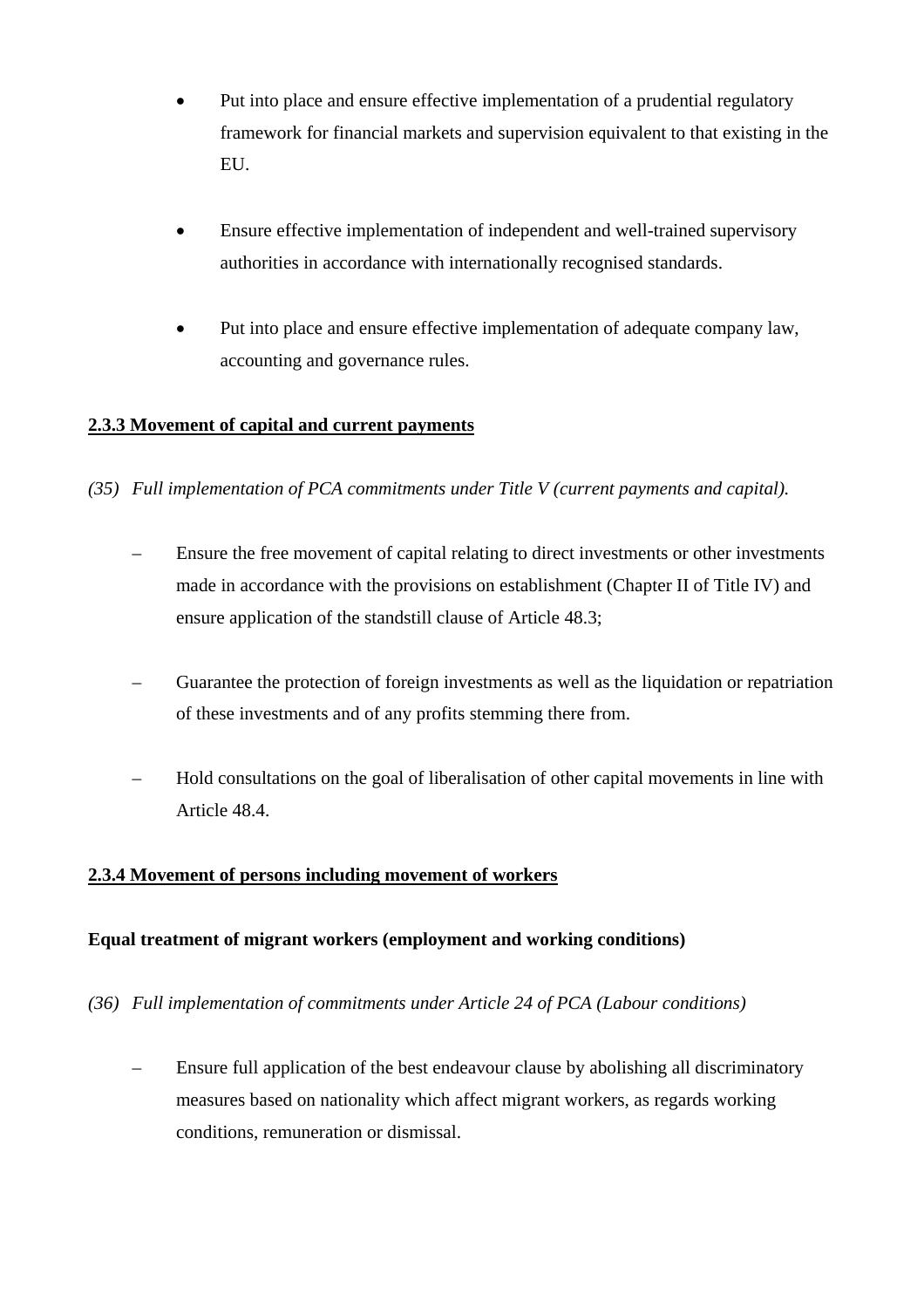### **Co-ordination of social security systems**

- *(37) Full implementation of provisions on co-ordination of Social Security under Articles 25 and 26 of PCA.* 
	- Continue process of concluding Agreements with Member States on the full application of provisions on coordination of social security as contained in Article 25 and subject to the conditions of Article 26 of PCA.

# **2.3.5 Other key areas**

# **Taxation**

- *(38) Development and implementation of tax systems and their institutions based on international and European standards.* 
	- Carry out tax reform, including:
		- Adoption and implementation of VAT and excise-duty legislation compatible with the PCA and WTO norms;
		- Ensure the compatibility of Free Zones with WTO rules in accordance with Ukraine's WTO commitments, and begin process of alignment of Ukrainian legislation on Free Zones with EU legislation.
		- Solving the issue of current VAT refund backlog and preventing re-accumulation of arrears, including through ensuring efficient procedures and allocating sufficient resources.
		- Eliminate discriminatory treatment in the use of promissory notes, including through the appropriate legislative amendments.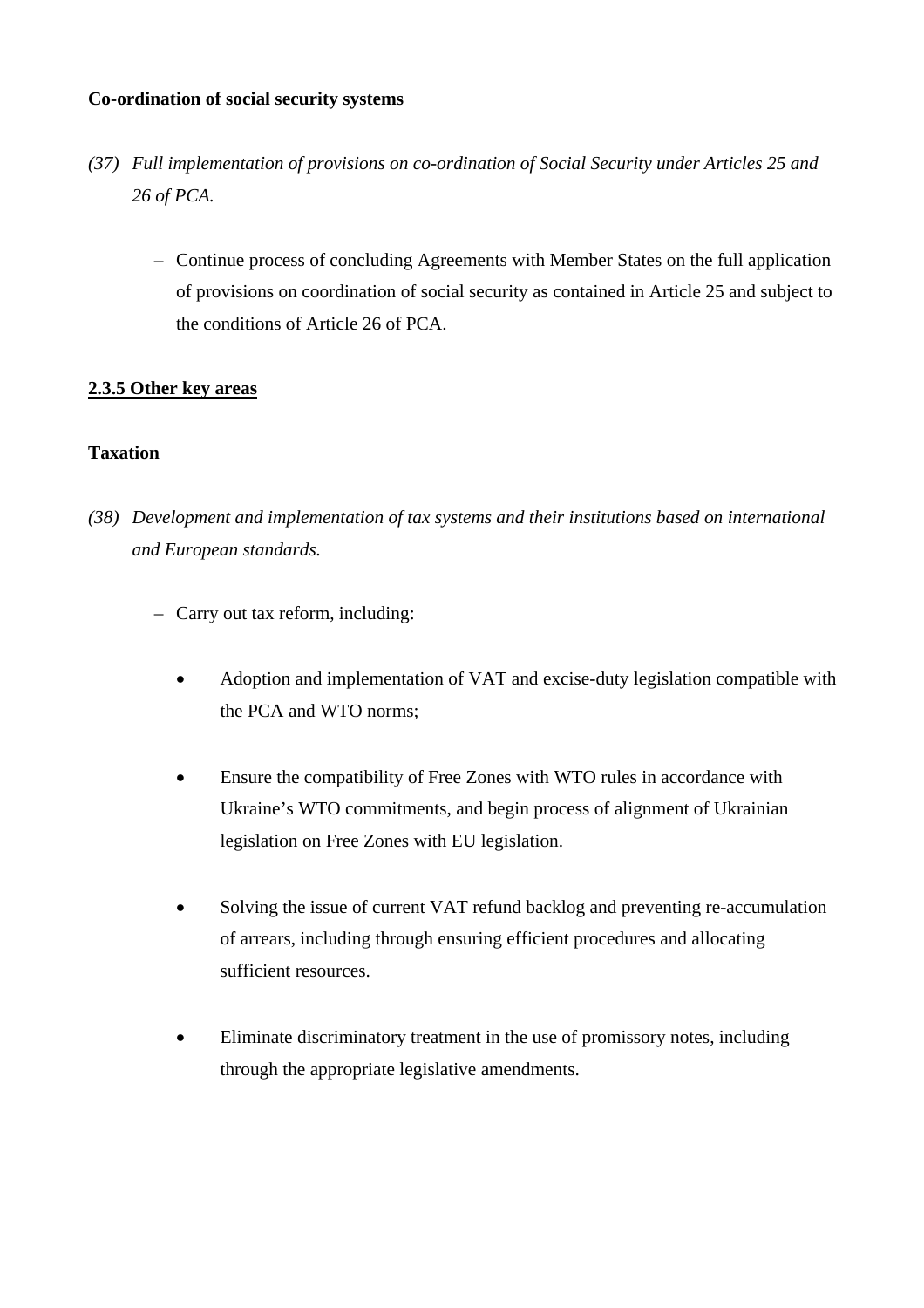- Implement a comprehensive strategic plan for the State Tax Administration, defining the necessary administrative structures and procedures, identifying its needs in terms of financial, human, logistic and IT resources.
- As Ukraine comes closer to the internal market, adoption of and compliance with the principles of the EU Code of Conduct for Business Taxation.

# **Competition policy**

- *(39) Implement, and build upon, commitments on state aid under Art.49.2.2 and 49.2.3 of the PCA, and develop legislation and control regime compatible with that of the EU* 
	- Draft and adopt state aid legislation, including in particular:
		- a definition of state aid compatible with that of the EU;
		- a principle of prohibition of state aids which distort trade between Ukraine and the EU.
		- the establishment of transparency as regards state aid granted in Ukraine (particularly by establishing a list of all aid grantors and an independent surveillance body, a regular report on the amounts, types and recipients of aid).
- *(40) Implement, and build upon, the commitment under Article 49.2.1 of the PCA by ensuring adequacy and compatibility with the EU, of the domestic anti-trust legislation and control regime.* 
	- Assess adequacy, and compatibility with EU, of current legislative framework, in practice, in particular its respect of the principles of non-discrimination, transparency and procedural fairness;
	- Continue to reinforce independence of the Anti-monopoly Committee, ensure adequate legal powers and resources; and reinforce staff training.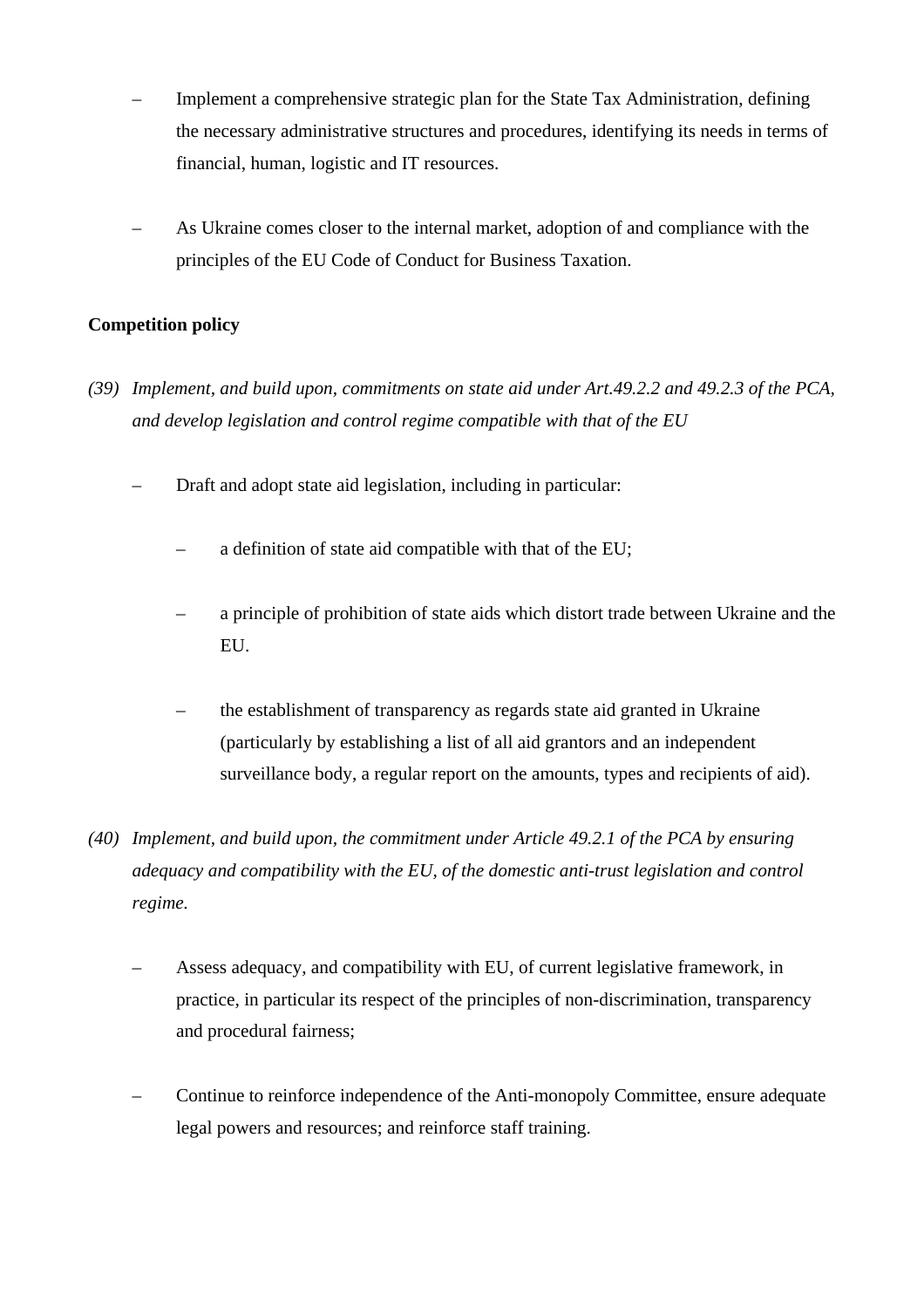## **Intellectual and industrial property rights**

- *(41) Ensure a level of protection similar to that in the EU, including effective means of enforcement, in line with provisions in Article 50 of the PCA.* 
	- Ensure implementation and effective enforcement of TRIPS compliant legislation upon Ukraine's accession to the WTO.
	- Enforce legislation on trade marks and geographical indications.
	- Continue harmonisation of legislation to EU legislation in the sphere of intellectual and industrial property rights protection.
	- Ensure effective implementation of sanctions of infringements of intellectual and industrial property rights.
	- Encourage the establishment and the effective functioning of the necessary associations of rights holders and establish a dialogue with them and the users of IP.
	- Strengthen enforcement authorities (administrative and judicial) and ensure proper access to judicial review.
	- Improve administrative co-operation between relevant Ukrainian national authorities and with third country authorities.
	- Take effective measures against counterfeit/pirated goods in specifically targeted sectors.

#### **Public procurement**

*(42) Develop conditions for open and competitive award of contracts, in particular through calls for tenders, in line with the provisions of Article 55 of the PCA.*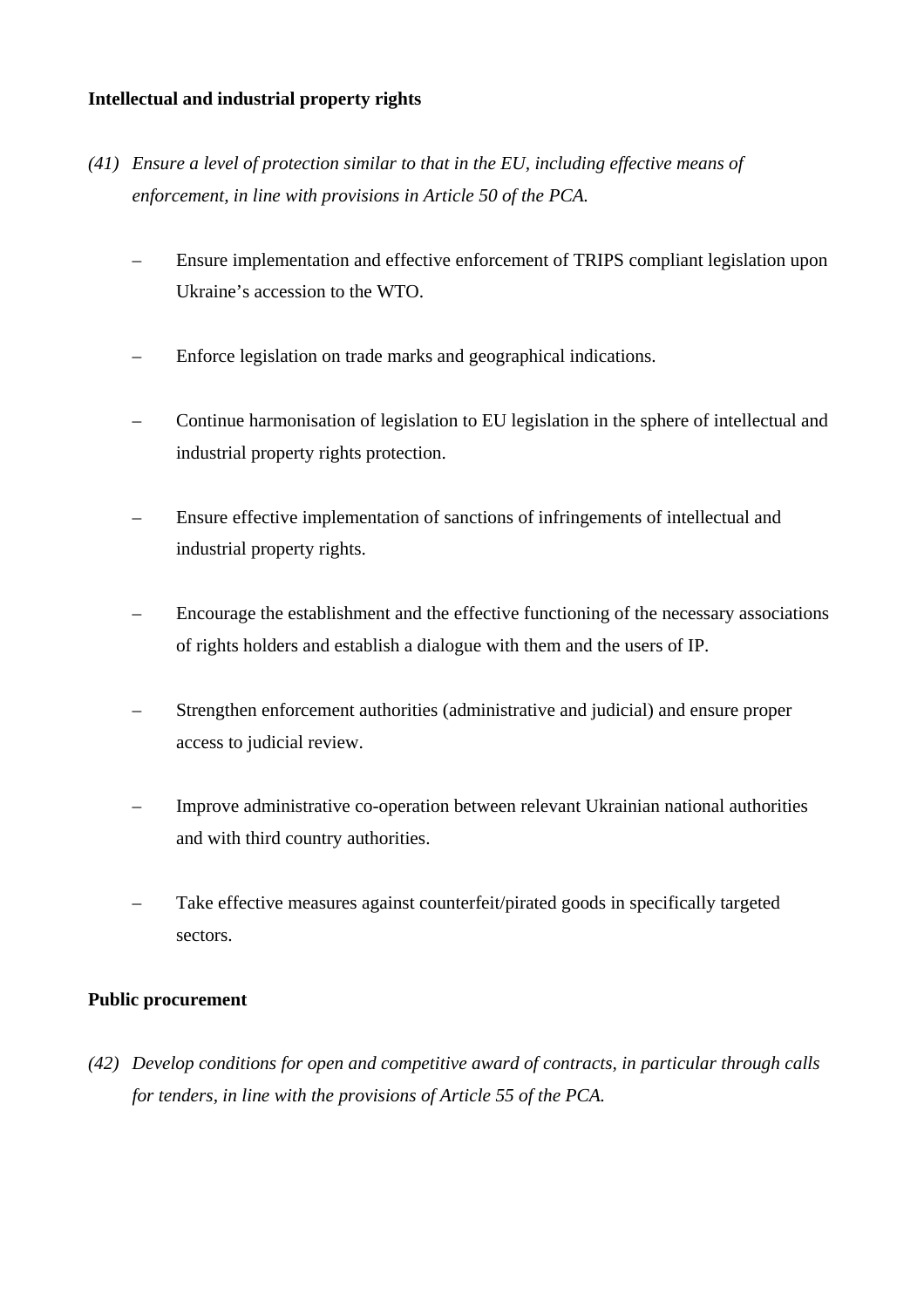- Improve the functioning of the current system through increased transparency, information and training, limited use of exceptions, access to judicial review and appropriate legislative adjustments.
- Continue approximation to EU legislation on public procurement in order to ensure effective implementation of the key principles of transparency, non-discrimination, competition and access to legal recourse. These principles should apply to procurement for goods, services and works across all relevant public bodies at all levels.
- Ensure the possibility of independent/judicial review in the event of disputes.
- Ensure that contracting authorities and the business community are well informed about public procurement procedures, including through the publication of all relevant legislation and administrative rulings.
- Effective dissemination of tendering opportunities and time-limits (above agreed thresholds), which allow EU as well as domestic suppliers to prepare and submit tenders.
- Enhanced co-operation through exchanging of experience, information about best practice and regulatory frameworks.
- Co-operation with the EU in the application of modern e-tendering technologies in public procurement.
- Facilitate the effective, reciprocal and gradual opening of the public procurement markets

# **Statistics**

*(43) Adoption of statistical methods fully compatible with European standards in relevant areas and advance the institution building of the State Statistics Committee of Ukraine*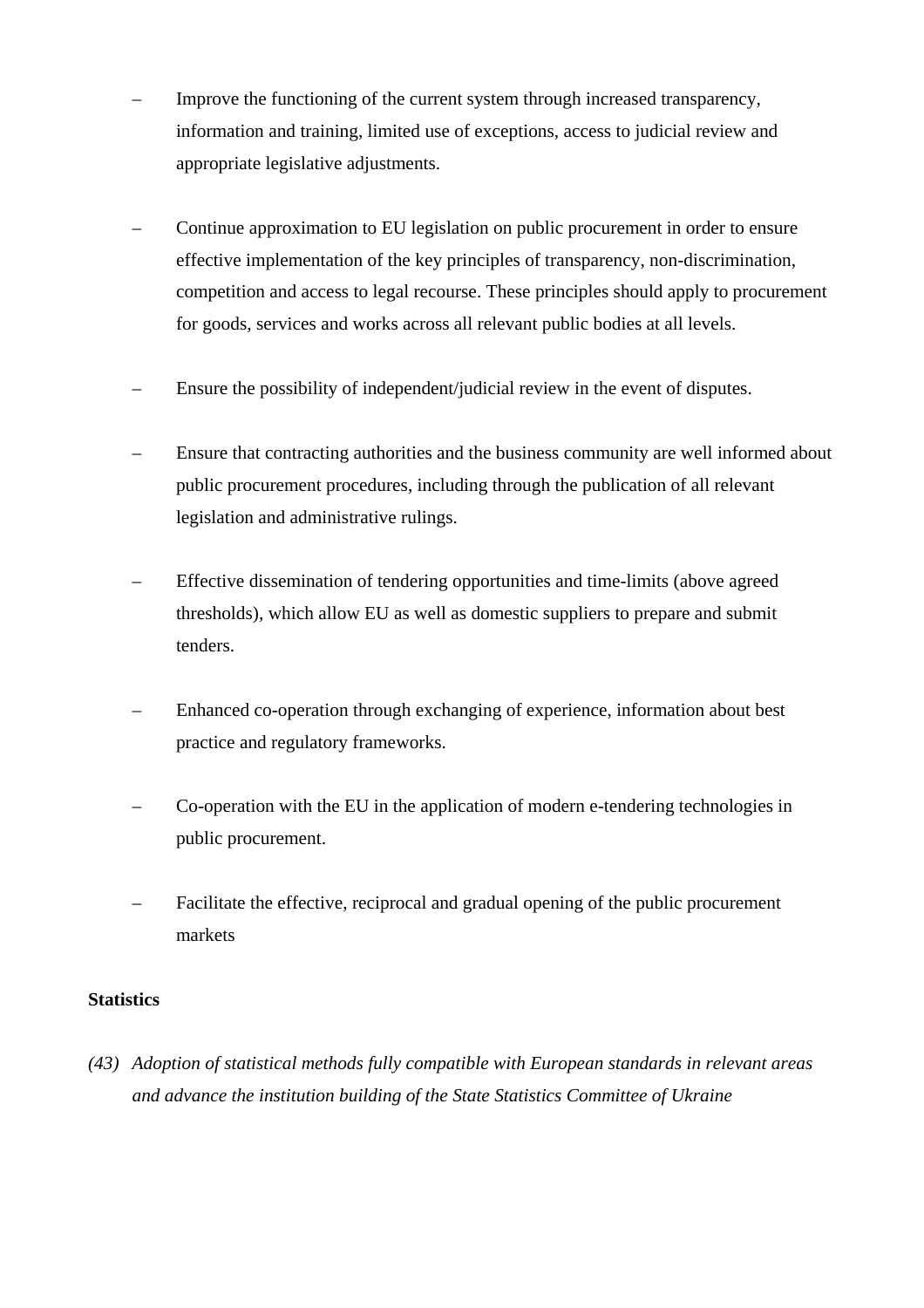- Elaborate a short and medium term development strategy for harmonisation with European standards in relevant statistical areas;
- Ensure that statistical legislation includes the fundamental principles of impartiality, reliability, transparency and confidentiality of individual data;
- Improve the quality and coverage of the business register, by including also individual entrepreneurs*;*
- Introduce priority European statistical classifications and implement them in all statistical domains;

# **Financial Control**

*(44) Sound management and control of public finances* 

# *Treasury Accounting:*

- Improve transparency of public finance management, including by developing and starting implementation of a strategy to modernize the Treasury accounting system*.*
- Take further steps to integrate the extra-budgetary funds into the Budget.

# *Public Internal Financial Control:*

- Development of the concept of development and restructuring of the system of public financial control and audit in Ukraine.
- Establish legislative framework for public internal financial control.
- Gradual harmonisation with the internationally agreed standards (IFAC, IIA, INTOSAI) and methodologies, as well as with EU best practice for control and audit of public income, expenditure, assets and liabilities.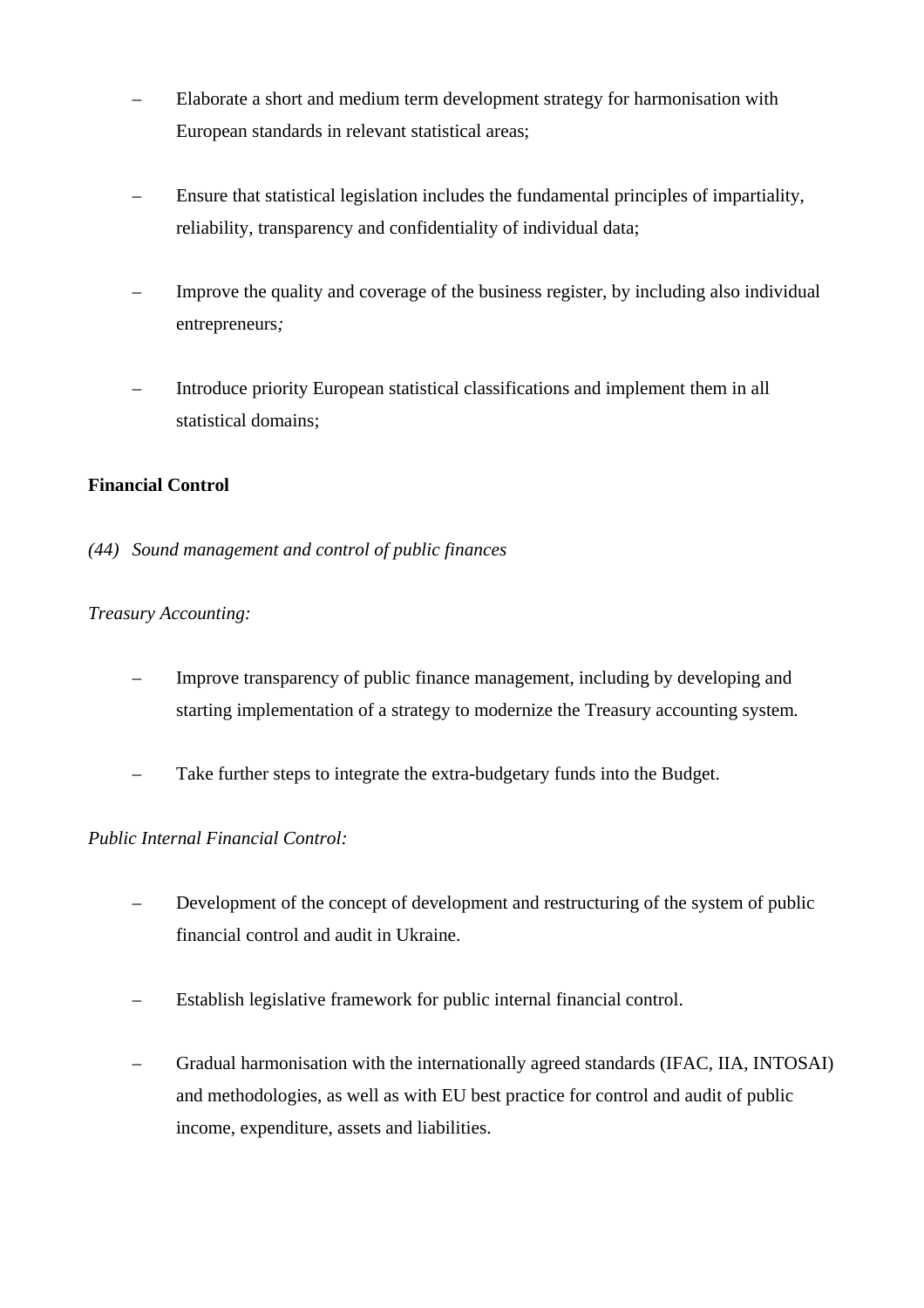## *External Audit and Control*

- Ensure the adequate functioning of the Supreme Audit Institution (Accounting Chamber) in line with the internationally accepted external audit standards (International Organisation of Supreme Audit Institutions).
- Promote the development of sufficient administrative capacity to prevent and fight effectively against fraud and other irregularities affecting national and international funds, including the establishment of well-functioning co-operation structures involving all relevant national entities.
- Ensure effective cooperation with the relevant EU Institutions and bodies in the case of on-the-spot checks and inspections related to the management and control of EU funds.

# **Enterprise policy**

- *(45) Develop a dialogue on enterprise policy aiming at the improvement of the administrative and regulatory environment of companies; develop the Ukrainian legislative and administrative framework for SME promotion, in line with art.73 of the PCA* 
	- Implement a national registration system for companies, based on best practice in EU Member States and possibly leading to the accession of Ukraine to the European Business Register.
	- Launching of a dialogue, involving the Commission and Ukrainian administration, business and academia, aiming at the exchange of information, best practices, and identification of difficulties in a few priority areas of enterprise policy. This dialogue should be based on a common policy reference framework, such as the European Charter for Small Enterprise
	- Promote the exchange of experience and of best practice on enterprise policy, aiming at developing benchmarking and evaluation exercises on specific sectors (e.g. education and training for entrepreneurship; facilitation of access to financing for SMEs;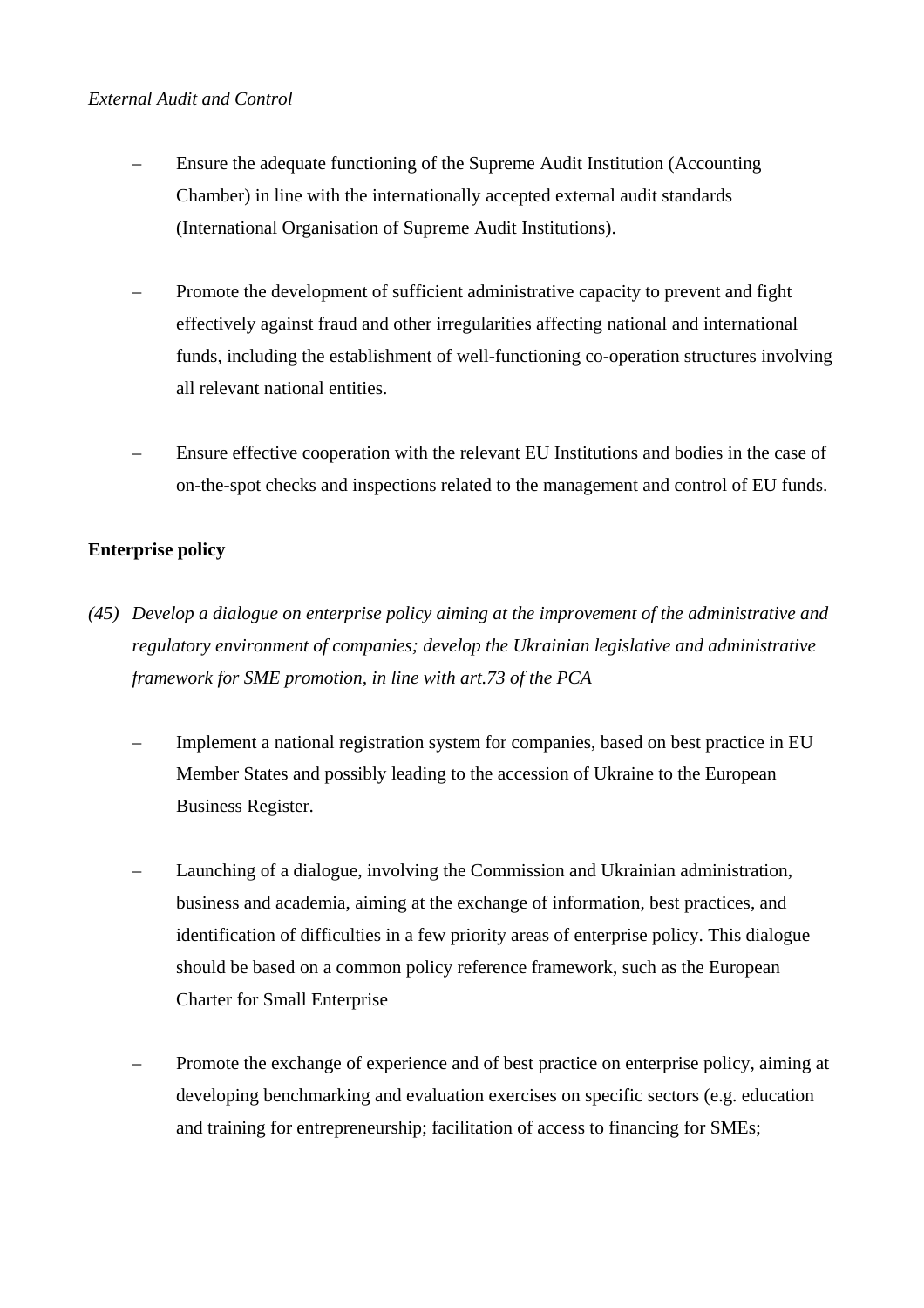promotion of investment and innovation; improvement of administrative and regulatory environment).

- Promote the exchange of experience on industrial restructuring, especially on the social effects of restructuring and state aid best practice.
- Explore possibility of opening of one or more Euro-Info-Correspondence Centres (EICC).

# **2.4. Co-operation in Justice and Home Affairs**

A specific EU Action Plan on Justice and Home Affairs with Ukraine of 10 December 2001 defines the areas for co-operation in this field. As provided for by that Action Plan, a Scoreboard has been set up in consultation with the Ukrainian authorities as a tool for implementation, monitoring, evaluation and definition of annual priorities.

Co-operation in the field of Justice and Home Affairs in the context of the European Neighbourhood Policy will be based on this EU Action Plan on Justice and Home Affairs with Ukraine and it's implementing Scoreboard.

The priorities for co-operation in the field of Justice and Home Affairs are defined on an annual basis by the EU-Ukraine JHA Ministerial Troika meeting. The first EU-Ukraine JHA Ministerial Troika of November 2002 assigned priority in cooperation on Justice and Home Affairs to readmission and migration, border management, money laundering, trafficking in human beings, drugs as well as corruption, preventing and fighting sexual exploitation of women, children and child pornography.

In the context of EU enlargement and the European Neighbourhood Policy, a constructive dialogue on visa facilitation between the EU and Ukraine will be established, with a view to preparing for future negotiations on a visa facilitation agreement, taking account of the need for progress on the ongoing negotiations for an EC-Ukraine readmission agreement.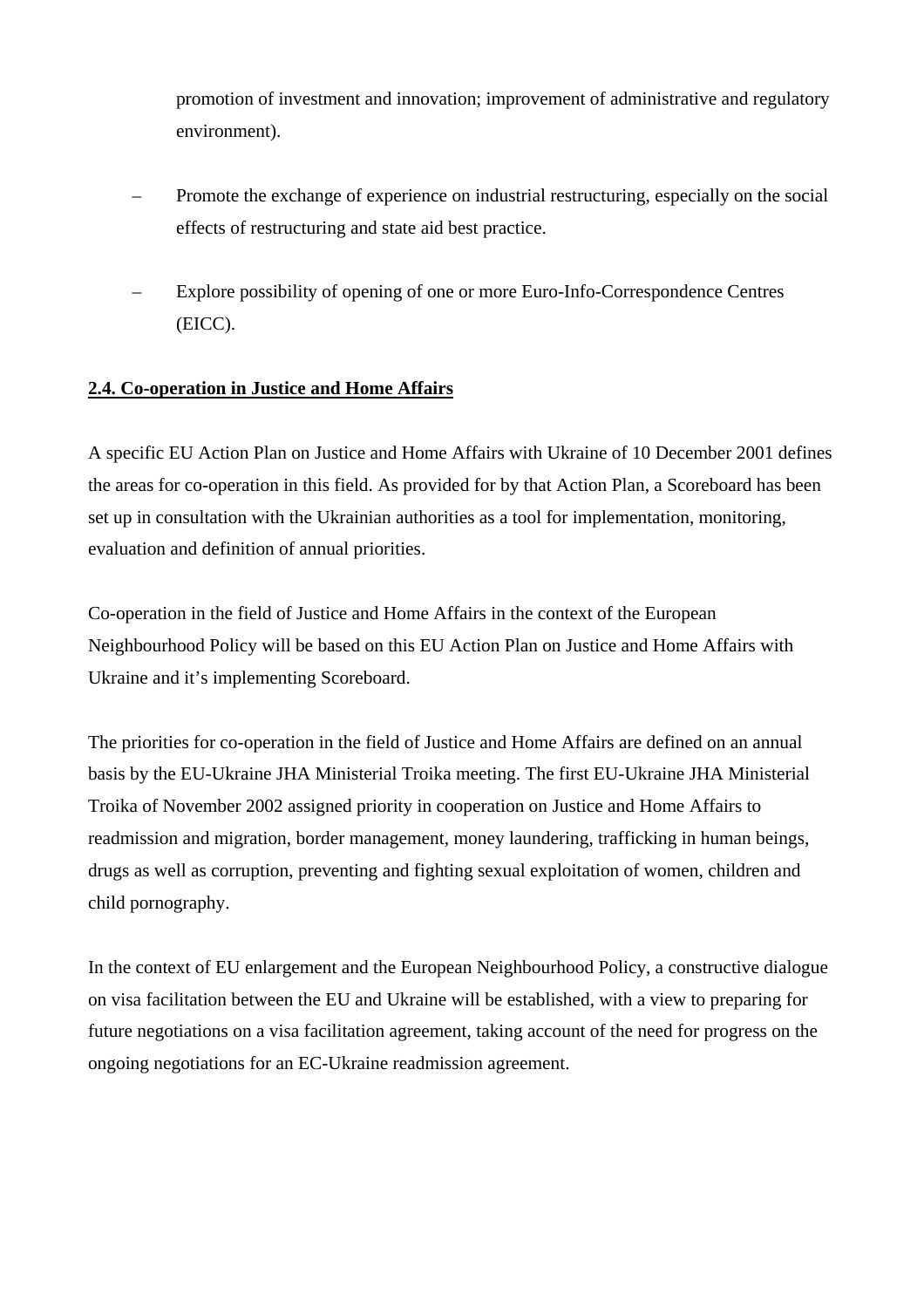According to the JHA Action Plan, the EU Council should review the operation of this Action Plan towards the end of 2005, and may decide to carry out further reviews in relation to this matter. Based upon such reviews and developments in Ukraine, new objectives and actions could be considered to be added to the Action Plan with Ukraine in the context of the European Neighbourhood Policy.

## **2.5. Transport, energy, information society and environment**

# **Transport**

- *(46) Elaborate and start implementing a national transport strategy, including transport infrastructure development* 
	- Further elaborate a concept for a national sustainable transport policy for the development of all transport modes, coherent with the EU's White Paper on transport.
	- Develop an infrastructure policy in order to identify and evaluate the priority infrastructure projects in various sectors and continue participation in the joint development of the Pan-European Corridors and Areas as well as in the TRACECA programme.
	- Identify and commit sources of financing and adopt financing strategies, also in light of the decision for the extension of EIB lending. Address issues of infrastructure financing (e.g. Public/Private Partnerships, shadow-tolling, etc.).
	- Develop co-operation in *satellite navigation* (including joint research actions and applications)

#### *(47) Implement selected measures and reforms in the road transport sector*

 – Ensure that international and national transport sector is regulated in terms of access to the profession; Introduce and enforce mandatory driving times and rest periods in the international transport sector complying with international standards.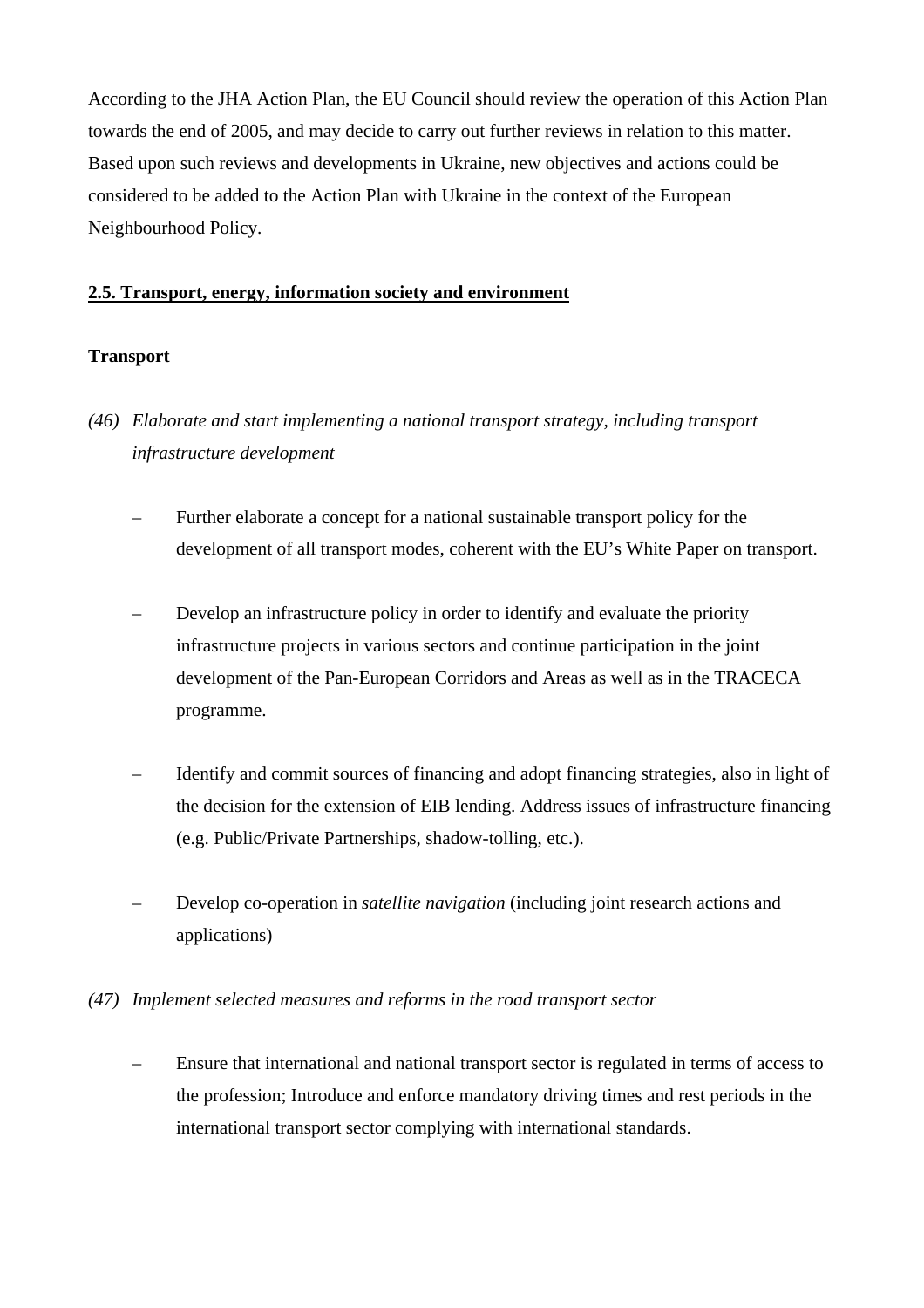– Adopt and start implementation of an action plan for improving road safety.

# *(48) Implement selected measures and reforms in the railway transport sector*

- Improve efficiency of freight transport services (including issues of border crossing procedures). Promote multi-modal services, address issues of interoperability.
- Further develop OSJD/OTIF co-operation.
- *(49) Implement selected measures and reforms in the aviation sector* 
	- Determine an effective model of negotiations on bilateral aviation agreements concluded with EU Member States in order to include the Community designation clause, taking into account the horizontal mandate given to the Commission.
	- Obtain full member status in the European Joint Aviation Authorities (JAA), explore possibilities for arrangements in the field of aviation safety with a view to the stated Ukrainian objective to become a member of EASA.
	- Co-operate on safety and security issues

# *(50) Implement selected measures and reforms in the maritime and inland waterway sectors*

- Co-operate with EU with a view to aligning maritime safety policies.
- Encourage the restructuring of the state-owned port sector (separating operational and commercial functions).
- Implement relevant international IMO (International Maritime Organisation) conventions; pursue effective enforcement in the areas of Port State Control and Flag State implementation as well as resolutions of the Maritime Environment Protection Committee on tanker safety.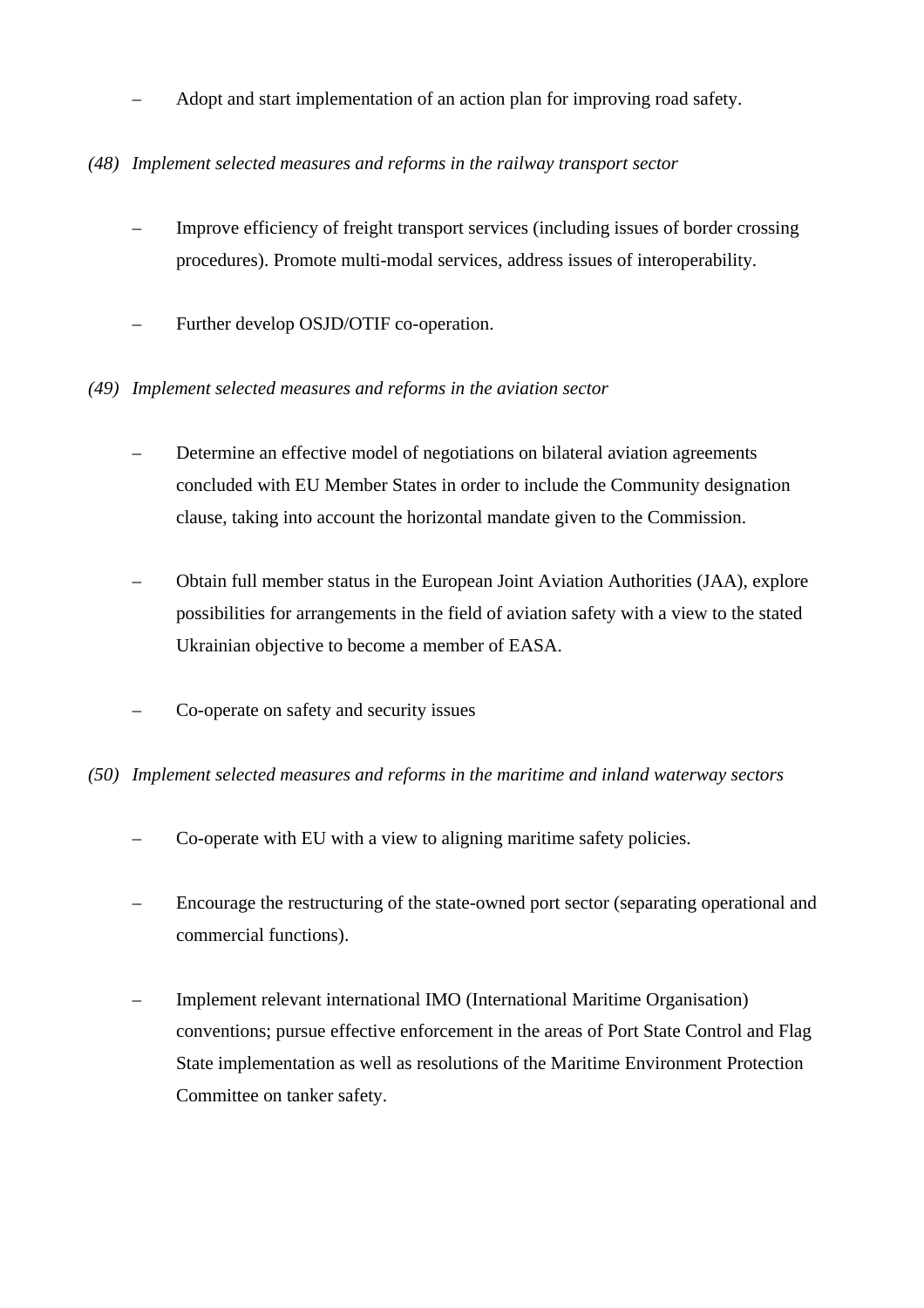– Participate actively in the promotion of the Danube aiming at fully using its potential as one of the backbones of European inland waterway transport.

# **Energy**

*(51) Adoption of an overall energy policy converging towards EU energy policy objectives.* 

- Prepare and adopt, by the appropriate instance, sub-sectoral energy policy documents with an indication of possible financing sources for implementation
- Reinforce EU-Ukraine energy policy co-operation
- Explore the possibility for participation in the Intelligent Energy -Europe programme
- *(52) Gradual convergence towards the principles of the EU internal electricity and gas markets.* 
	- Establish a list of measures for gradual convergence towards the principles of the EU internal electricity and gas markets, including regarding the regulator, accompanied by time schedules and a financing plan. Reciprocity issues to be addressed appropriately (market opening, environmental norms, internationally accepted nuclear safety standards)
	- Price developments towards convergence of the Ukrainian and the EU markets.
	- Adopt and implement a law developing the National Electricity Regulatory Commission.
	- Further develop an internal gas sector restructuring plan.
	- Further restructure the electricity sector including debt restructuring and adoption of the relevant debt law.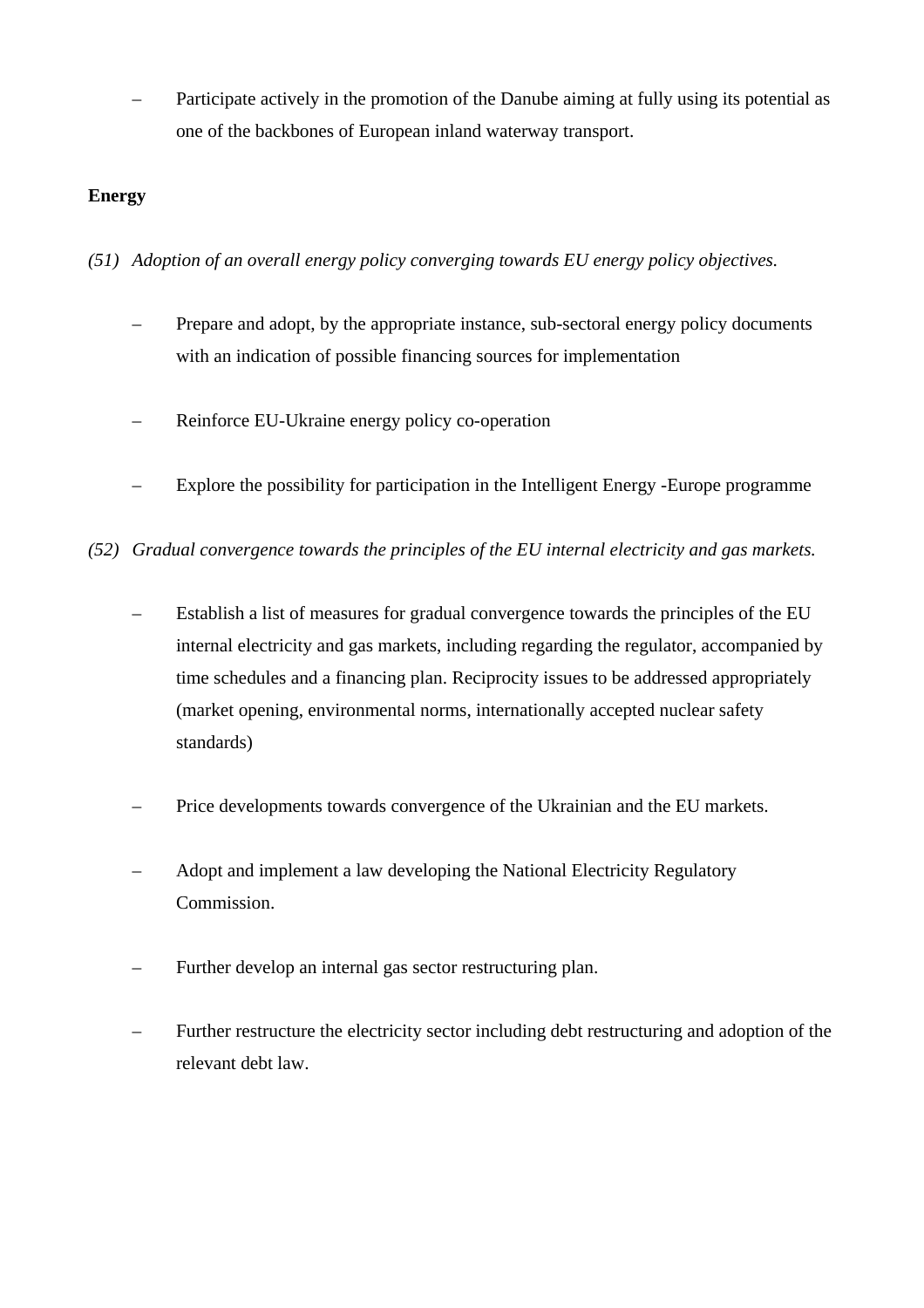- Participation in EU related energy events as appropriate, including gradual involvement in the European Gas and Electricity Regulatory fora.
- *(53) Progress regarding energy networks.* 
	- Increase performance of networks and reduction of network losses (oil, gas, electricity).
	- Develop infrastructures for the diversification of oil and gas supplies. This should include, inter alia, the Odessa-Brody-Poland oil pipeline (Ukraine Poland Agreement should be implemented further).
	- Feasibility analysis of electricity interconnection of Ukraine with the UCTE synchronous network.
- *(54) Progress in the transit of natural gas* 
	- Increase performance, safety and security of the gas transit network.
	- Further explore the possibilities for the financial and legal restructuring of the gas transit business including unbundling; and unbundling and transparency of accounts (cf Gas Directive 2003/55/EC).
- *(55) Advance in the restructuring of the solid fuels mines.* 
	- Further implement Ukraine's mine restructuring plan. Reduce mine accidents, i.a. by gradually applying EU mine safety standards and practice.
	- Advance in assessing the technical and financial feasibility of implementing clean coal technology and promotion of it.
- *(56) Progress on energy efficiency and the use of renewable energy sources.*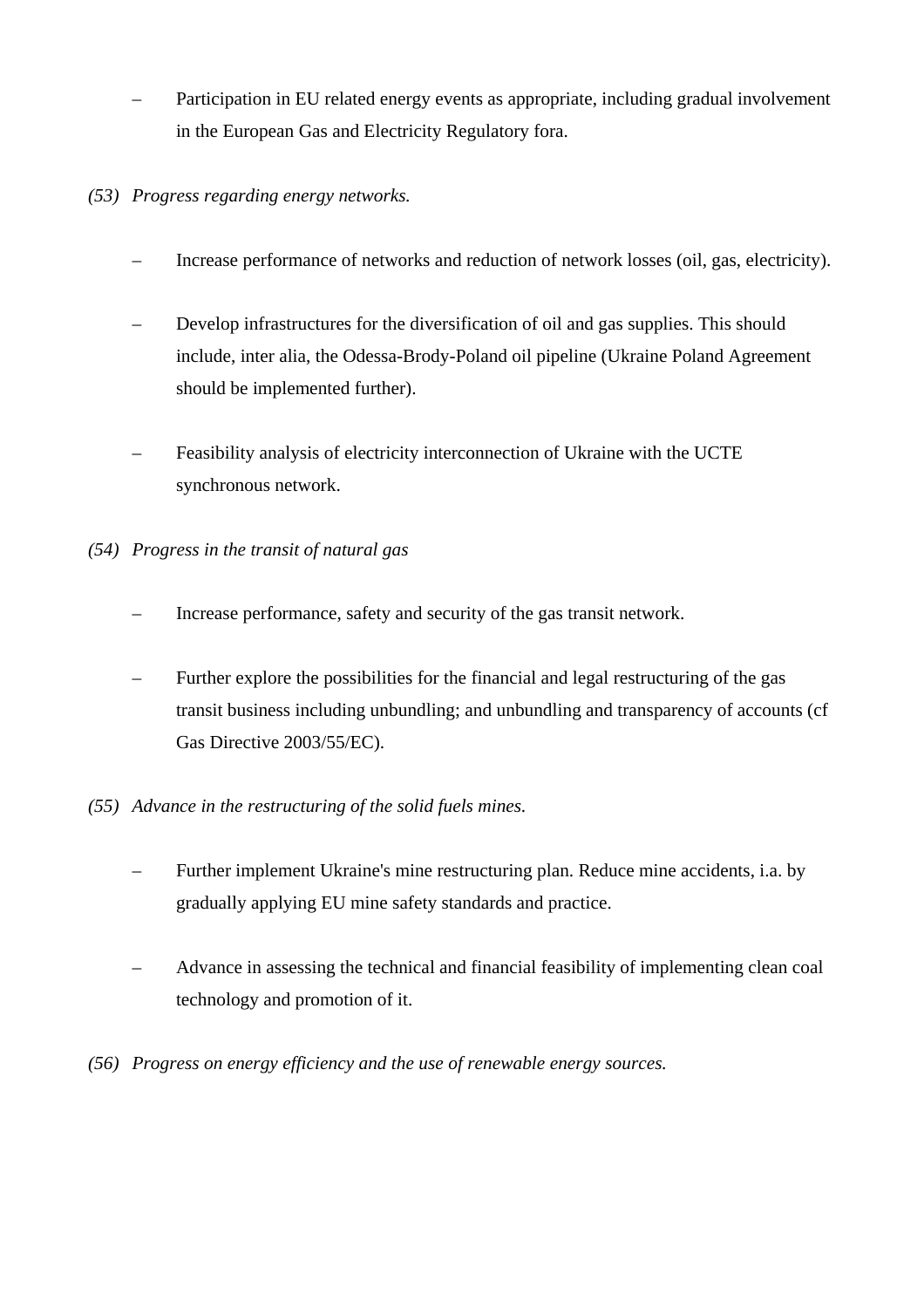- Adopt Action Plans for improving energy efficiency and enhancing the use of renewable energy, for reinforcing the institutions, accompanied by financing plans and timetables for implementation. Further implement existing plans in this area.
- Cooperation regarding energy conservation projects.
- *(57) Continue co-operation on nuclear energy and nuclear safety.* 
	- Comply with the internationally accepted nuclear safety standards in completing and starting-up of the "K2R4" nuclear reactors; fully implement the Memorandum of Understanding on the closure of the Chernobyl nuclear power plant.
	- Further strengthen the State Nuclear Regulatory Committee of the Ukraine.
	- Take the necessary measures to ensure the entry into force and implementation of the agreement concluded with EURATOM on peaceful uses of nuclear energy.
	- Make progress in decommissioning of Chernobyl NPP.
	- Continue work on the Shelter Implementation Plan in order to transform Unit 4 of Chernobyl NPP into an environmentally safe site
	- Adopt a nuclear waste strategy.

# **Information Society**

- *(58) Accelerate progress in electronic communications policy and regulation* 
	- Adopt and start implementing the national concept for the development of electronic communications.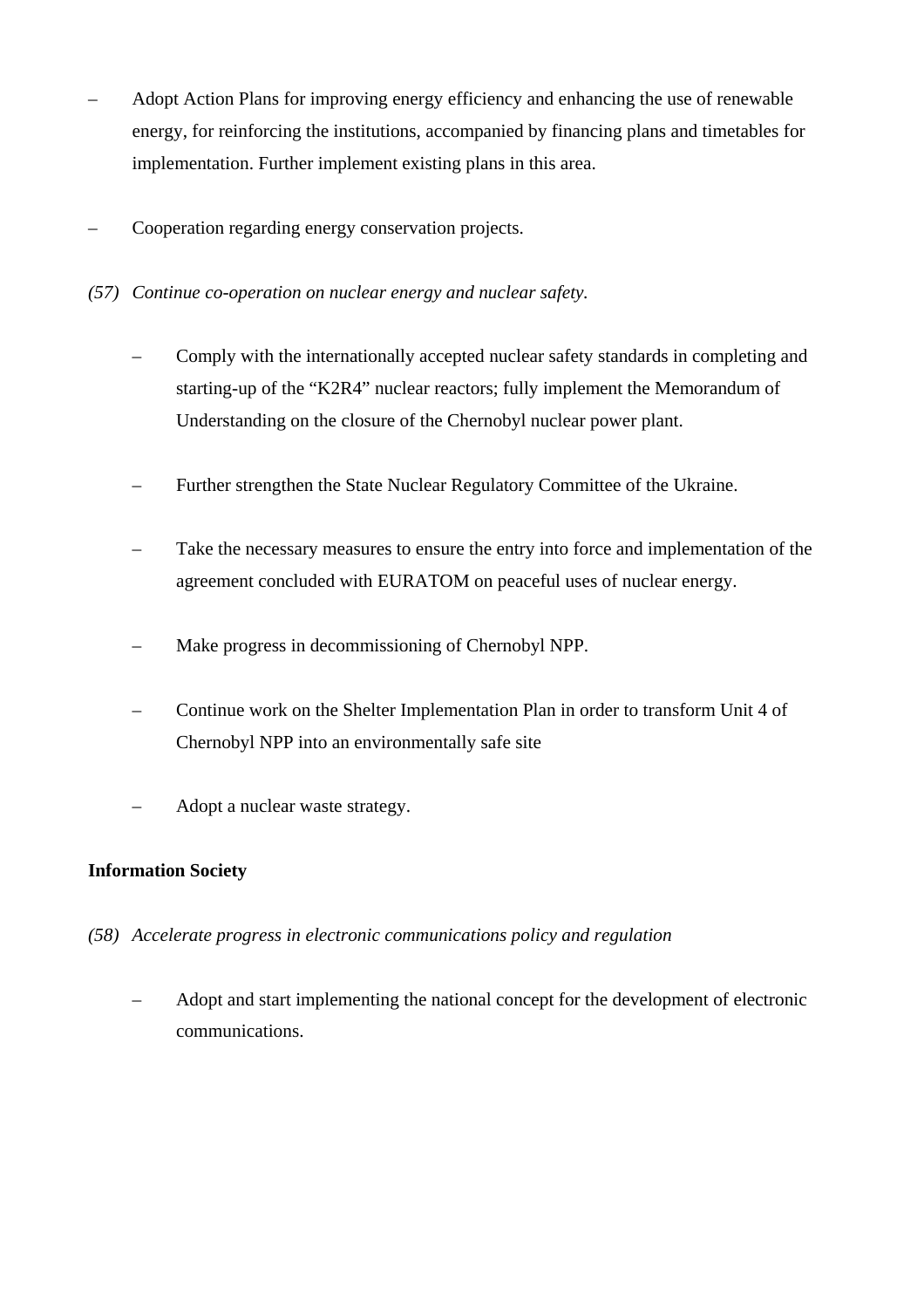- Adopt regulations concerning licensing, interconnection, numbering and generally accessible telecommunications services in accordance with the Law of Ukraine on Telecommunications.
- Establish the National Communications Regulatory Commission in accordance with the Law of Ukraine on telecommunications.
- Ensure fair competition in the electronic communications markets.

# *(59) Accelerate progress in the development of Information Society services and in the integration of Ukraine into the IST research programme*

- Adopt the State Programme "e-Ukraine" for the development of the Information Society and explore possible support by the EU for its implementation.
- Promote the widespread use of the new technologies by business and administration, in particular in the health and the education sectors (e-commerce, e-government, e-health, e-learning), via the provision of advanced infrastructures, the development of local content and the introduction of pilot projects, e.g. for the mutual recognition of electronic signatures.
- Improve the use of Internet and online services by the citizens via computer training programmes for the general public.
- Adopt a specific plan to promote the participation of Ukraine in the IST part of the 6th Framework Programme.
- Develop EU Ukraine co-operation regarding the preparation of the second phase of the World Summit on the Information Society in Tunisia in 2005.

# **Environment**

*(60) Take steps to ensure that conditions for good environmental governance are set and start implementing them*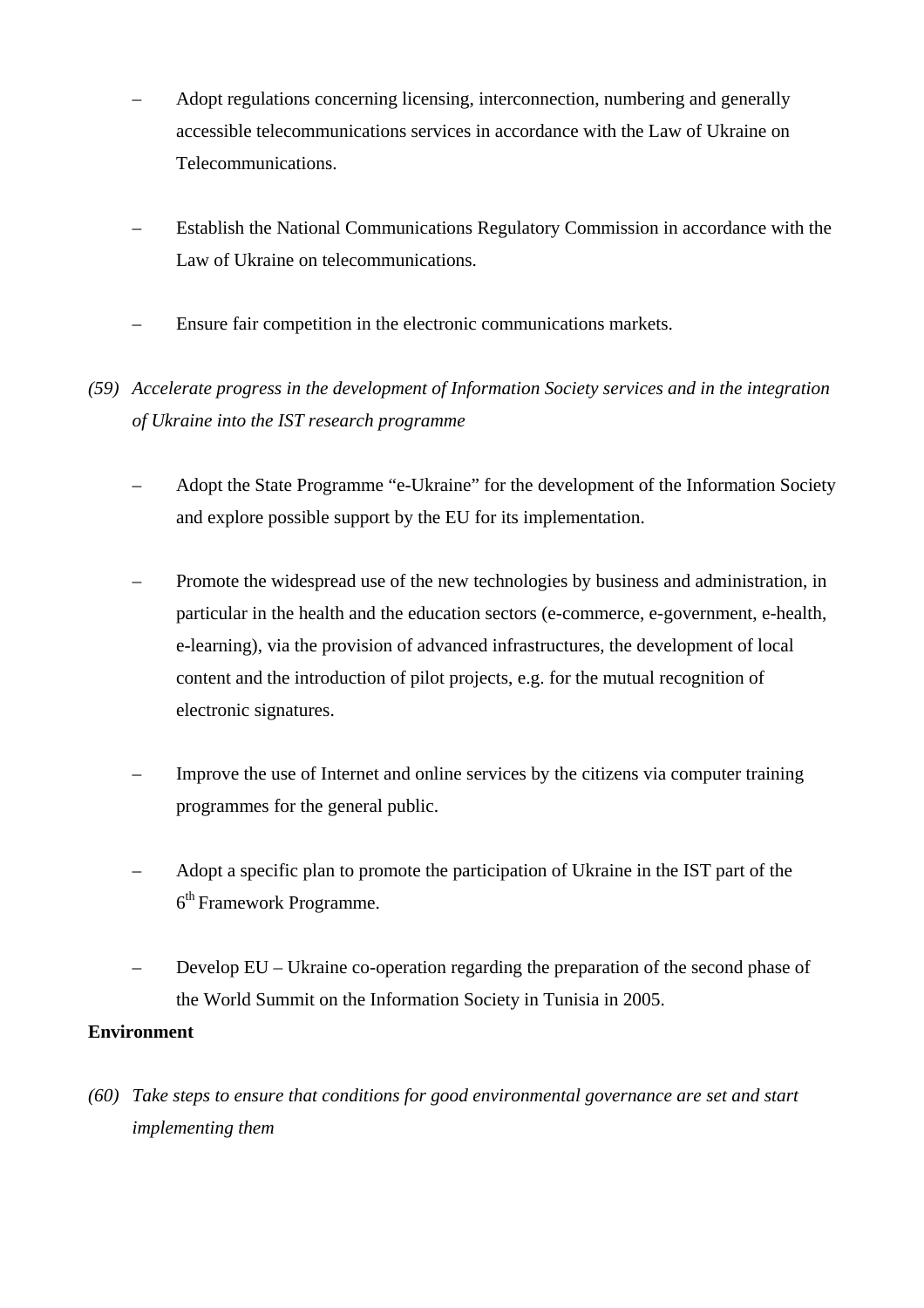- Take further steps towards completion of administrative structures and procedures to ensure strategic planning of environment issues and co-ordination between relevant actors.
- Establish procedures regarding access to environmental information and public participation, including implementation of Aarhus Convention, particularly by establishing structures and procedures for ensuring an acceptable level of service to those wishing to have access to information.
- Reinforce structures and procedures to carry out environmental impact assessments, including in relation to trans-boundary issues.
- Establish communication strategies on the benefits of environmental policy; support civil society actors and local authorities
- *(61) Take active action for prevention of deterioration of the environment, protection of human health, and achievement of rational use of natural resources, in line with the commitments of Johannesburg Summit* 
	- Develop framework legislation and basic procedures and ensure planning for key environmental sub-sectors identified in National Strategy for the Environment; take first steps towards their implementation.
	- Enhance administrative capacities including those for permitting as well as for enforcement and inspections.
	- Enhance/adopt national programmes and plans for key environment sub-sectors including priorities for investments in each sub-sector
- *(62) Enhance co-operation on environmental issues* 
	- Implement provisions under the Kyoto Protocol and the UN Framework Convention on Climate Change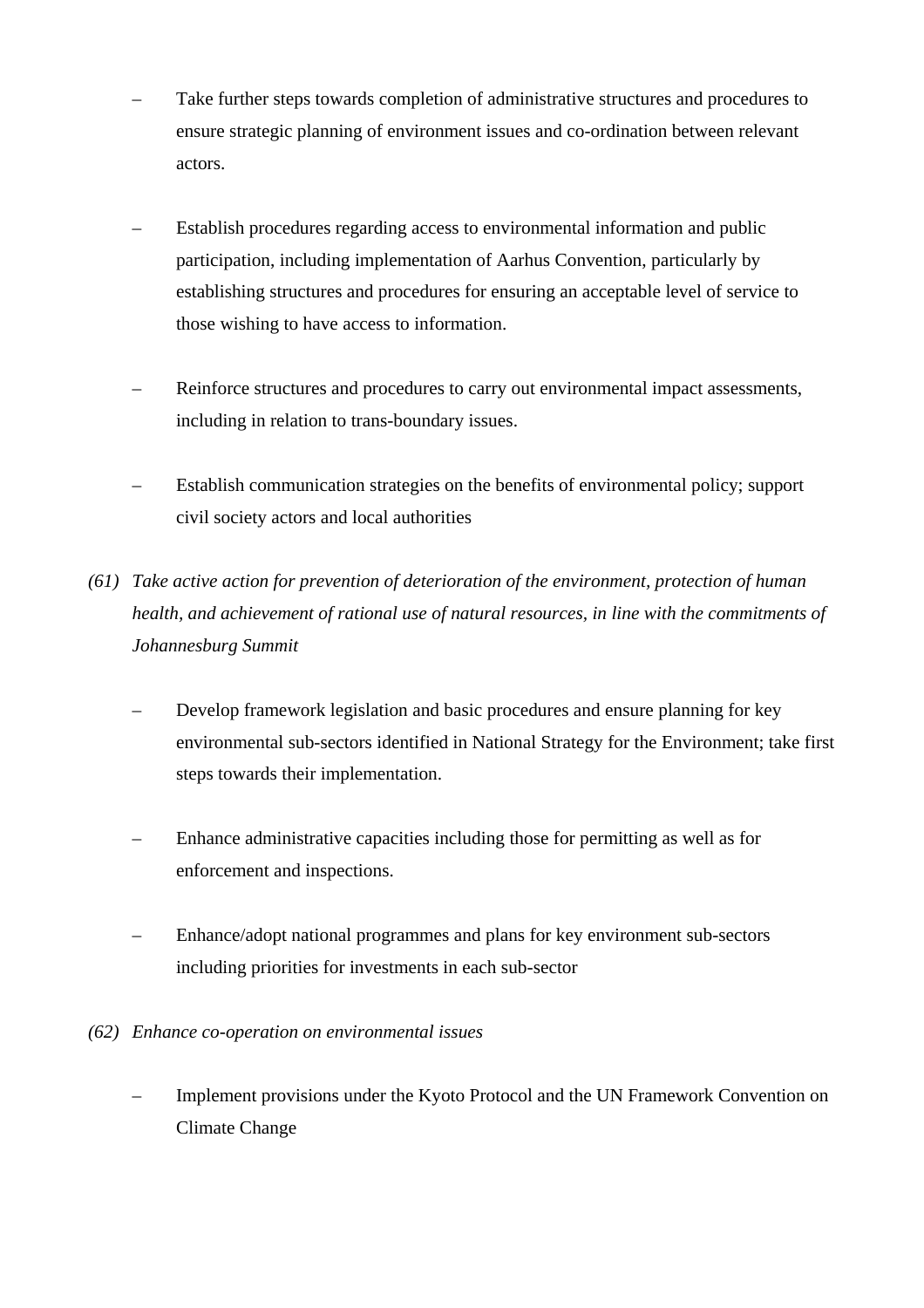- Participate actively in the Danube Black Sea Task Force to implement trans-boundary approach to water management; ensure active participation in the Eastern European, Caucasus and Central Asia component of the EU Water Initiative
- Possible participation in selected European Environment Agency activities
- Active participation in activities of the Joint Ukraine EU Working Group on Climate Change
- Identify possibilities with neighbouring countries for enhanced regional co-operation*,*  particularly in relation to trans-boundary impacts

# **2.6. People-to-people contacts**

## **Science and technology, research and development**

- *(63) Prepare Ukraine's integration into the European Research Area* 
	- Finalise the specific "Action plan to enhance cooperation between EU and Ukraine in the field of Science and Technology"*.*
- *(64) Develop Ukraine's research and technological development capabilities in the service of the economy and the society* 
	- Reinforce Ukraine's human, material and institutional potential with the objective of improving the capabilities of natural and legal persons involved in RDT and Innovation,
	- Promotion of an environment favourable to the exploitation of results,
- *(65) Promote Ukraine's integration in high-level scientific exchanges* 
	- Stimulate Ukrainian participation in Marie Curie international fellowships and establish appropriate return mechanisms,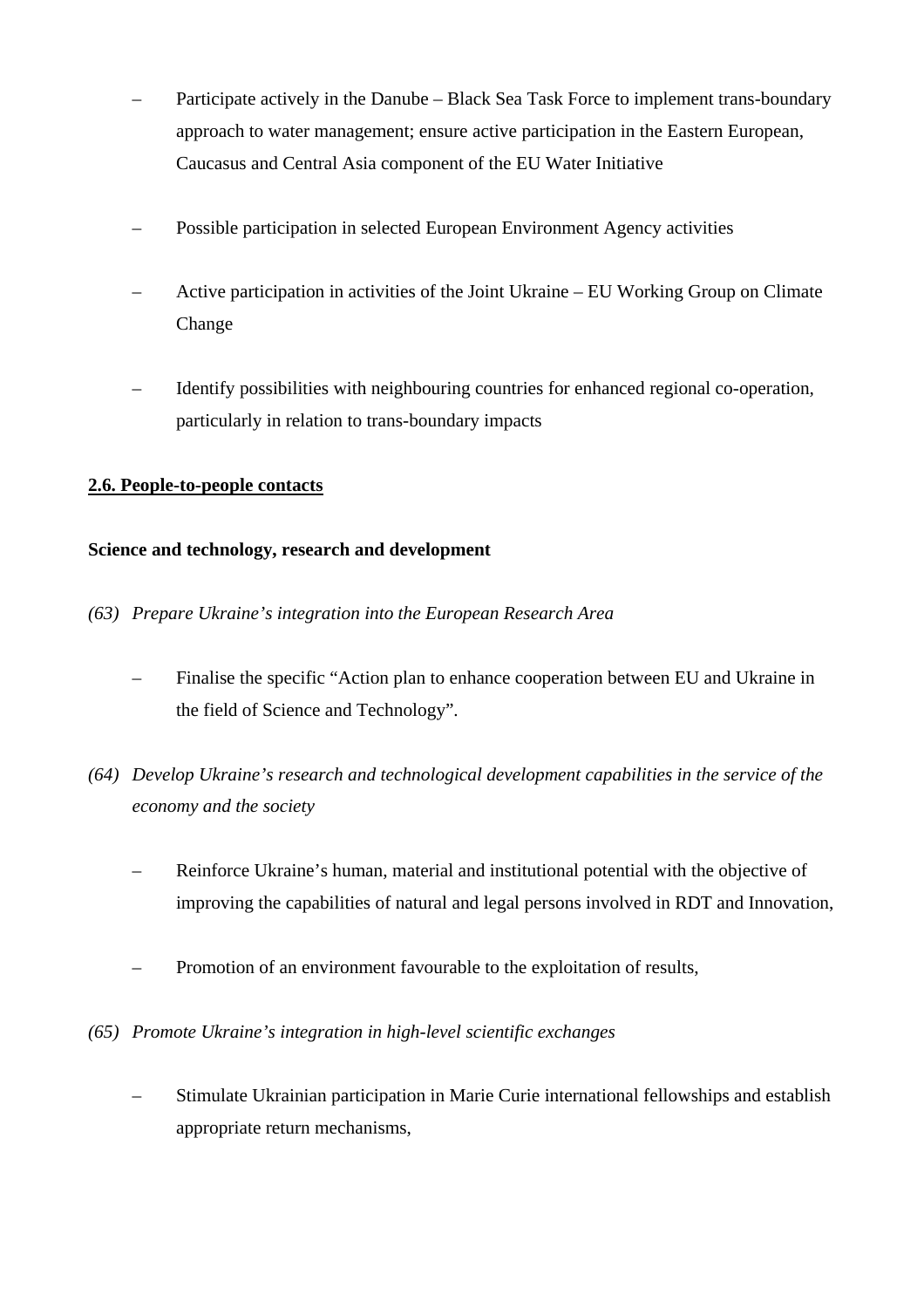- Reinforce the exchange of research personnel within joint projects and promote the participation of Ukrainian scientists in international fora and debates
- Make further progress in co-operation in the space sector and continue support for the joint space working group under the PCA
- Support distribution of information on the European Research Area through the Ukraine national S&T information centre.

# **Education, training and youth**

- *(66) Reform and upgrade the education and training systems and work towards convergence with EU standards and practices* 
	- Work towards convergence in higher education by implementing measures that will enable Ukraine to adhere to the Bologna process.
	- Involve civil society stakeholders and social partners in higher education; and VET reform;
	- Address accreditation and licensing procedures;
	- Use the existing programme Tempus III to explore the possibility of fostering the development of human resources and human capital, and in particular of promoting the reform and development of the lifelong learning system in Ukraine;
	- Establish chairs for European studies and European law through the Action Jean Monnet and support studies opportunities for young researchers.
- *(67) Enhance co-operation in the field of education, training and youth* 
	- Establish a policy dialogue between EU and Ukrainian authorities in the field of education and training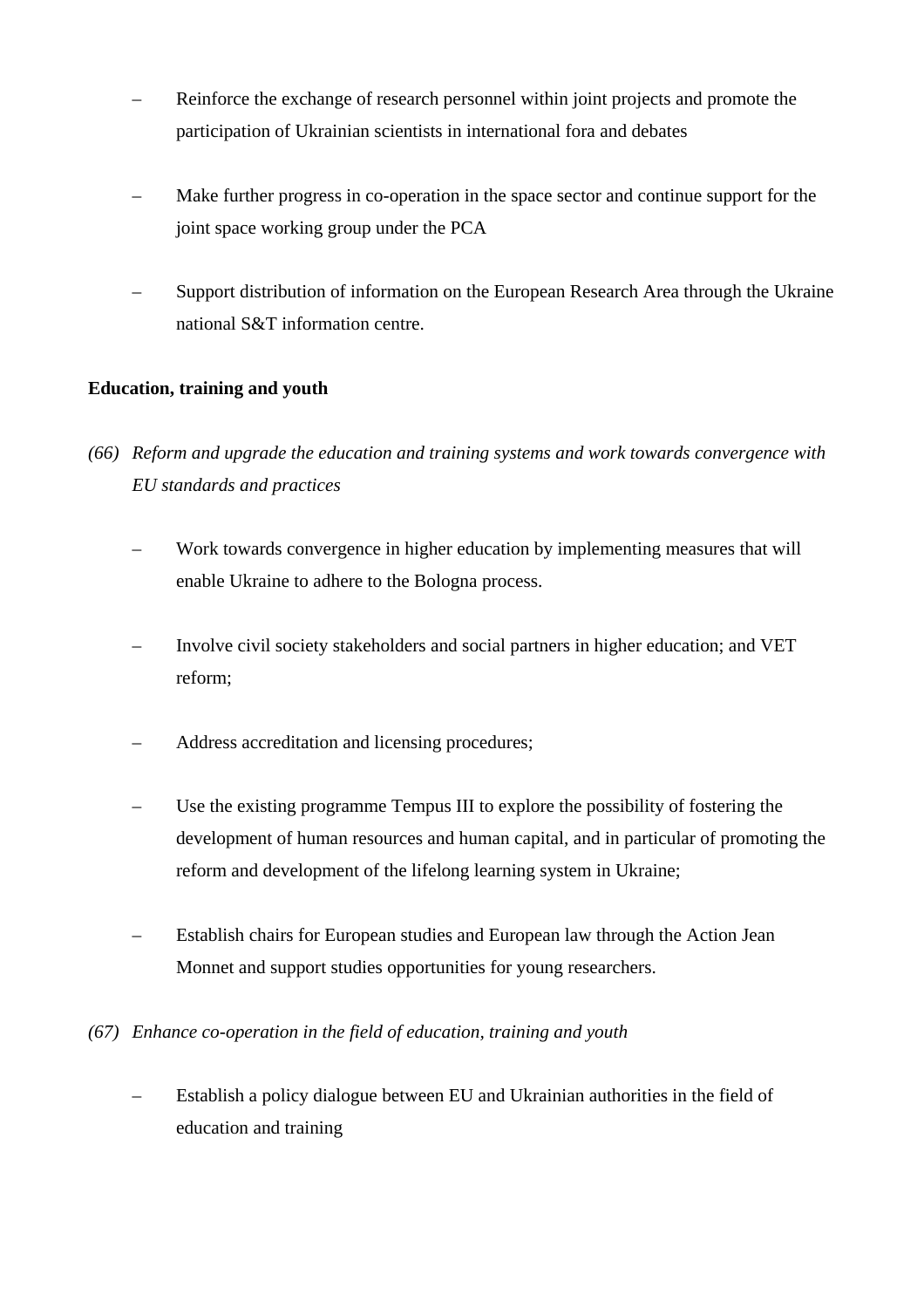- Increase exchange opportunities for Ukrainians through participation in the Erasmus Mundus programme
- Reinforce Ukrainian participation to the programme Tempus III and use it to explore the possibility of extending co-operation in the areas of vocational education
- Enhance youth exchanges and cooperation in the field of non-formal education for young people and promotion of intercultural dialogue through the YOUTH programme

# **Culture and audio-visual issues**

## *(68) Enhance cultural and audio visual co-operation*

- Consider support to cross border cultural links
- Develop a dialogue on cultural diversity, including in the context of the relevant negotiation in UNESCO
- Approximate relevant audiovisual legislation in full compliance with European standards (with a view to a possible future participation in the Media programme if prerequisites are fulfilled).
- Investigate the possibilities for co-operation in the framework of EU programmes in the field of culture.

#### **Civil society co-operation**

#### *(69) Promote civil society co-operation*

 – Take necessary actions to encourage local and regional own-initiative approach to establish and develop cross-border co-operation

#### **Cross-border and regional level co-operation**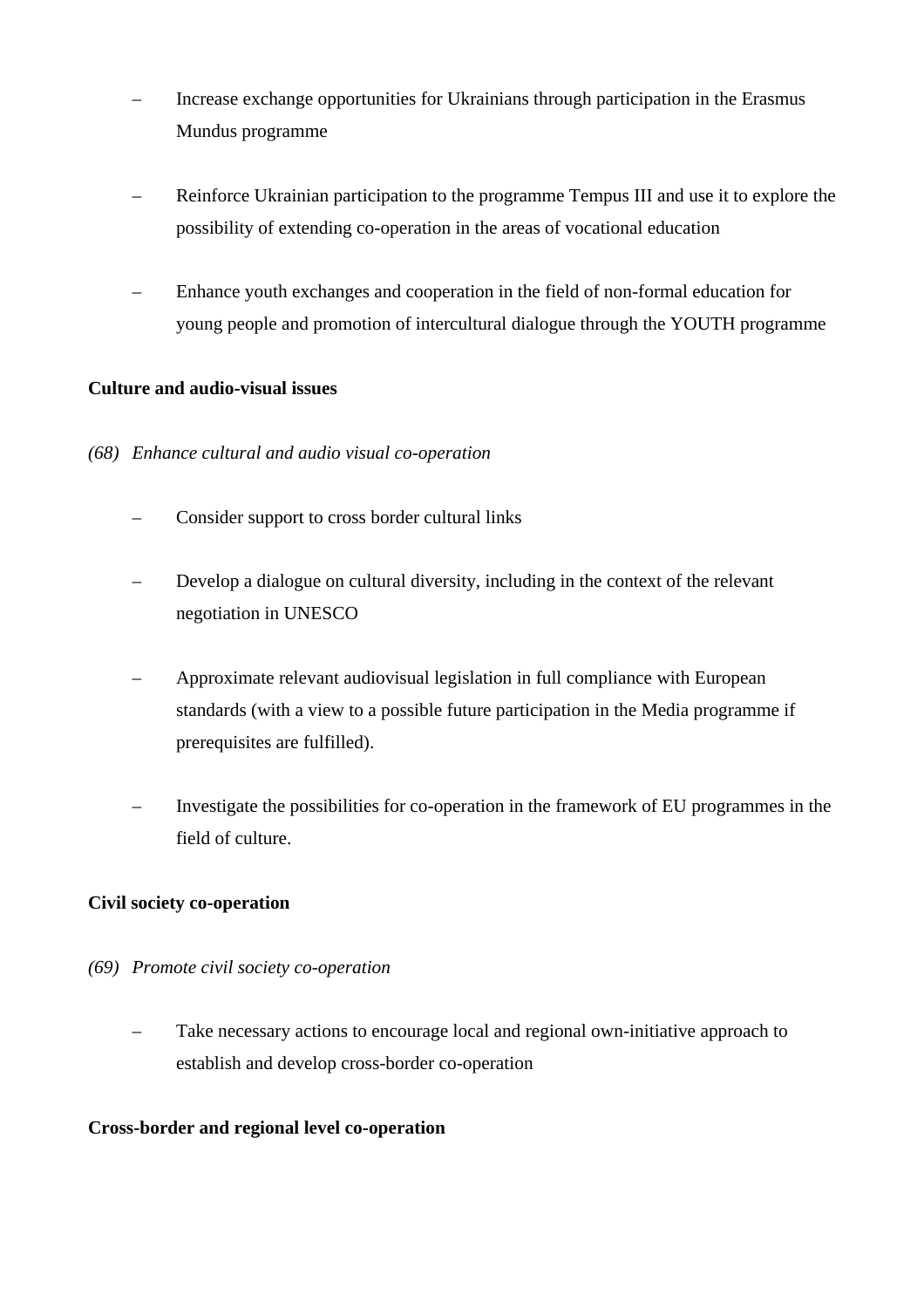- *(70) Enhance contacts and cooperation at the cross-border and regional level with neighbouring new EU member states by taking up the opportunities and challenges arising from EU enlargement.* 
	- Provision of support to the regions and participation in the preparation and implementation of the Neighbourhood Programmes involving Ukraine.
	- Ensure development and implementation of efficient legislation on cross-border and regional co-operation.
	- Increase effectiveness of projects and programmes in the sphere of cross-border and regional co-operation by providing active support and involvement of the local and regional level;

# **Public health**

*(71) Increase the level of health security and epidemiological safety in Ukraine in line with EU*  legislation and in co-operation and with the support of the WHO. Develop links between the *information system of Ukraine and the health indicator process underway in the EU. Integrate Ukraine in the EUPHIN health information and knowledge system.* 

# *Health information and knowledge:*

- Exchange of information and know-how on health indicators and data collection;
- Invite relevant Ukrainian authorities as observers in the meetings of the Network of Competent Authorities.
- Explore joint technical and administrative measures necessary to integrate Ukraine in the EUPHIN system as it becomes fully operational.

*Communicable Disease Surveillance and Health Security (Epidemiological Surveillance and Control)*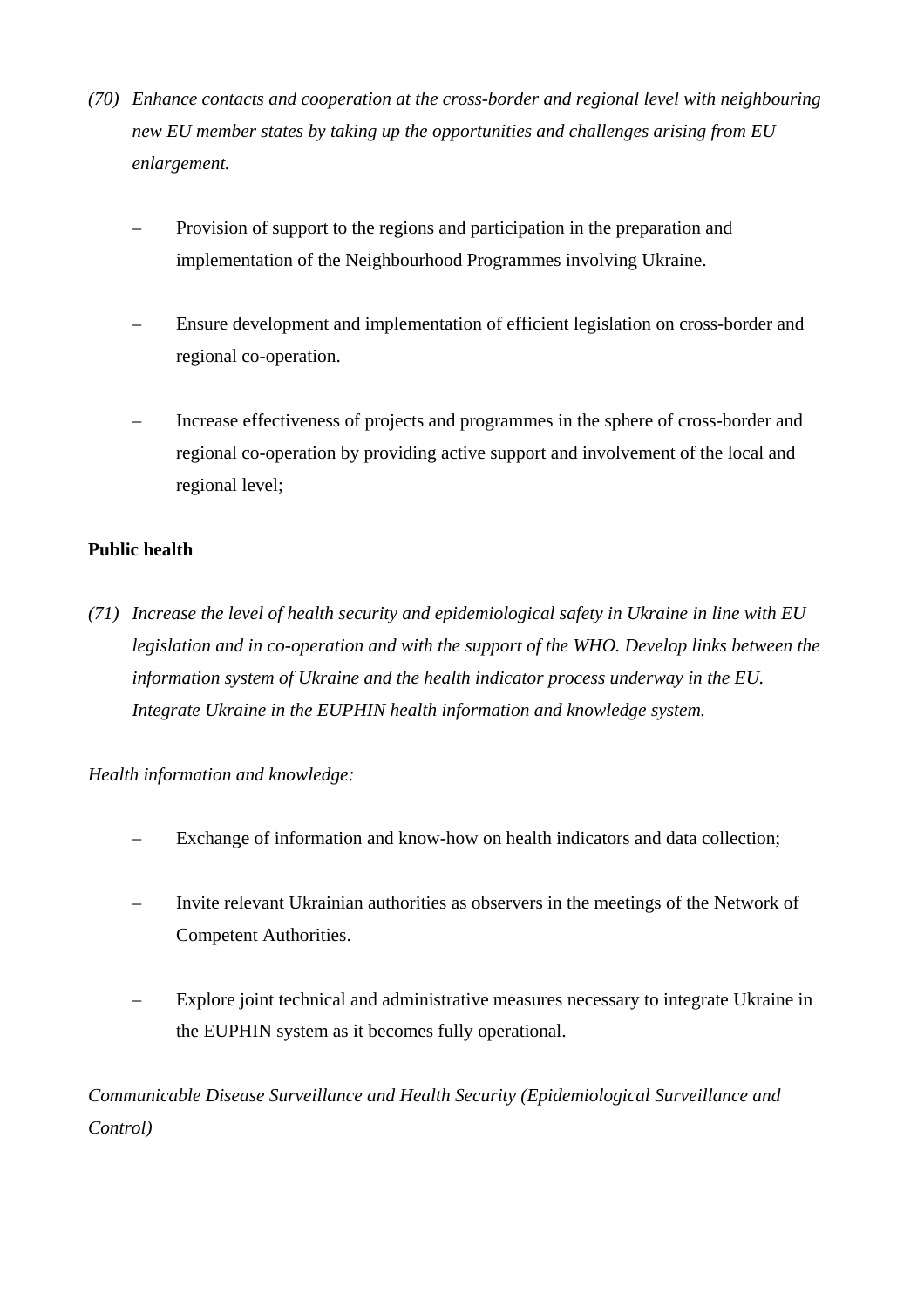- Exchange information and technical expertise in order to facilitate participation in EU Network for the Prevention and Control of Communicable Diseases (Decision No 2119/98/EC)
- Participation in dedicated surveillance networks, in particular those collecting data and information on HIV/AIDS, sexually transmitted infections, and hepatitis C and B.
- Exchange of information and best practice in implementing measures to combat major communicable disease outbreaks.
- Exchange information and technical expertise in order to upgrade the laboratory capacity to facilitate the networking of relevant laboratories between Ukraine and the EU.
- To enhance the building up of human capacity to develop and implement joint public health projects, which address the HIV/AIDS epidemic in the country according the national strategy.

# **3. Monitoring**

The Action Plan will be submitted for formal adoption to the Co-operation Council between the EU and Ukraine. The Action Plan will set out the objectives and actions for the work between the EU and Ukraine for the period of its duration. Should the need arise, on the EU side, for specific measures necessitating legally binding decisions, the Commission will recommend to the Council the adoption of the necessary negotiating directives.

The joint bodies established under the Partnership and Co-operation Agreement will advance and monitor the implementation of the Action Plan.

A first review of the implementation of the Action Plan will be undertaken within two years of its adoption.

The Action Plans can be regularly amended and/or updated to reflect progress in addressing the priorities.